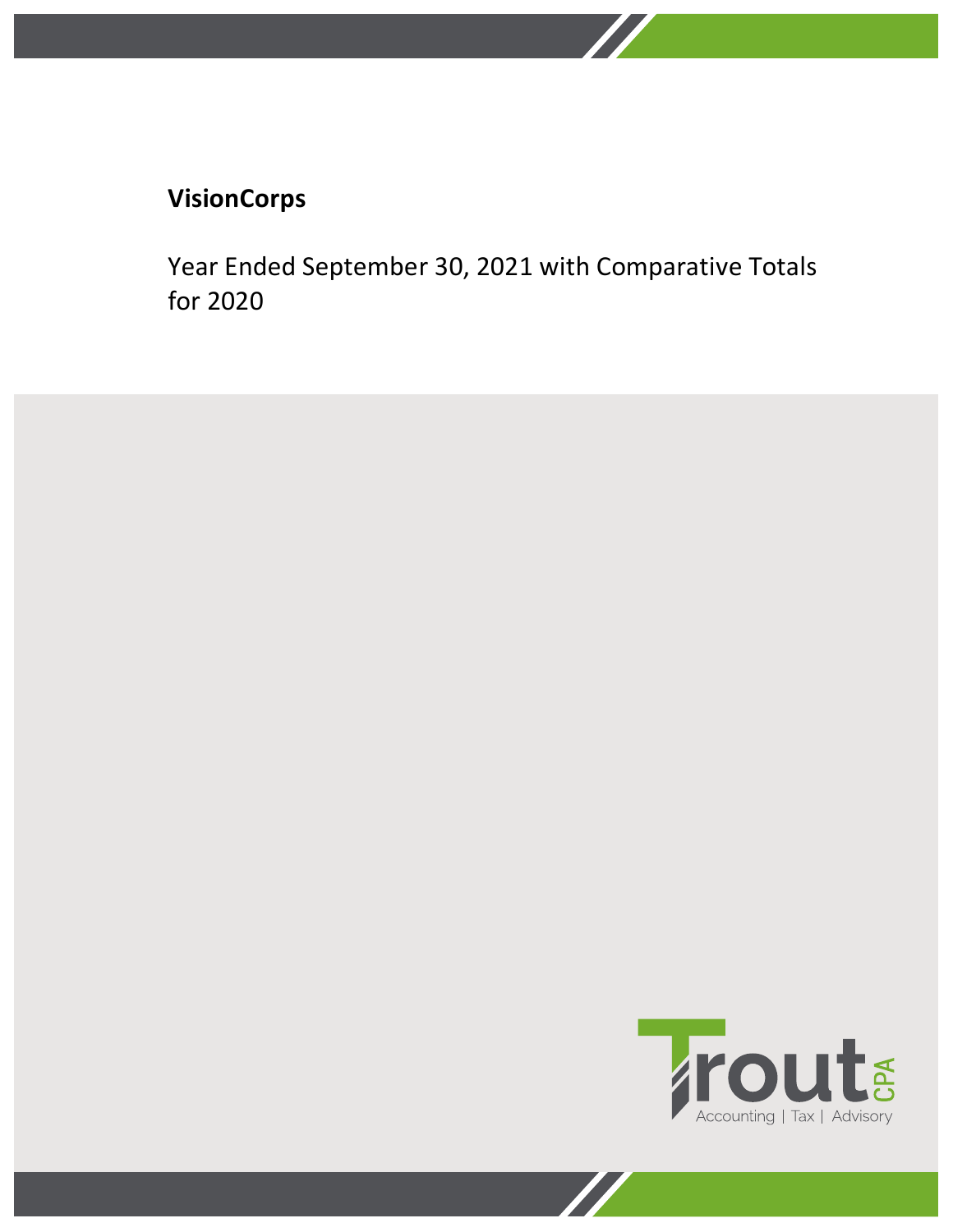#### Financial Statements

Year Ended September 30, 2021 with Comparative Totals for 2020

#### TABLE of CONTENTS

|                                         | Page      |
|-----------------------------------------|-----------|
| <b>Independent Auditors' Report</b>     | 1 & 2     |
| <b>Financial Statements</b>             |           |
| <b>Statement of Financial Position</b>  | 3 & 4     |
| <b>Statement of Activities</b>          | 5&6       |
| <b>Statement of Functional Expenses</b> | 7         |
| <b>Statement of Cash Flows</b>          | 8&9       |
| <b>Notes to Financial Statements</b>    | $10 - 33$ |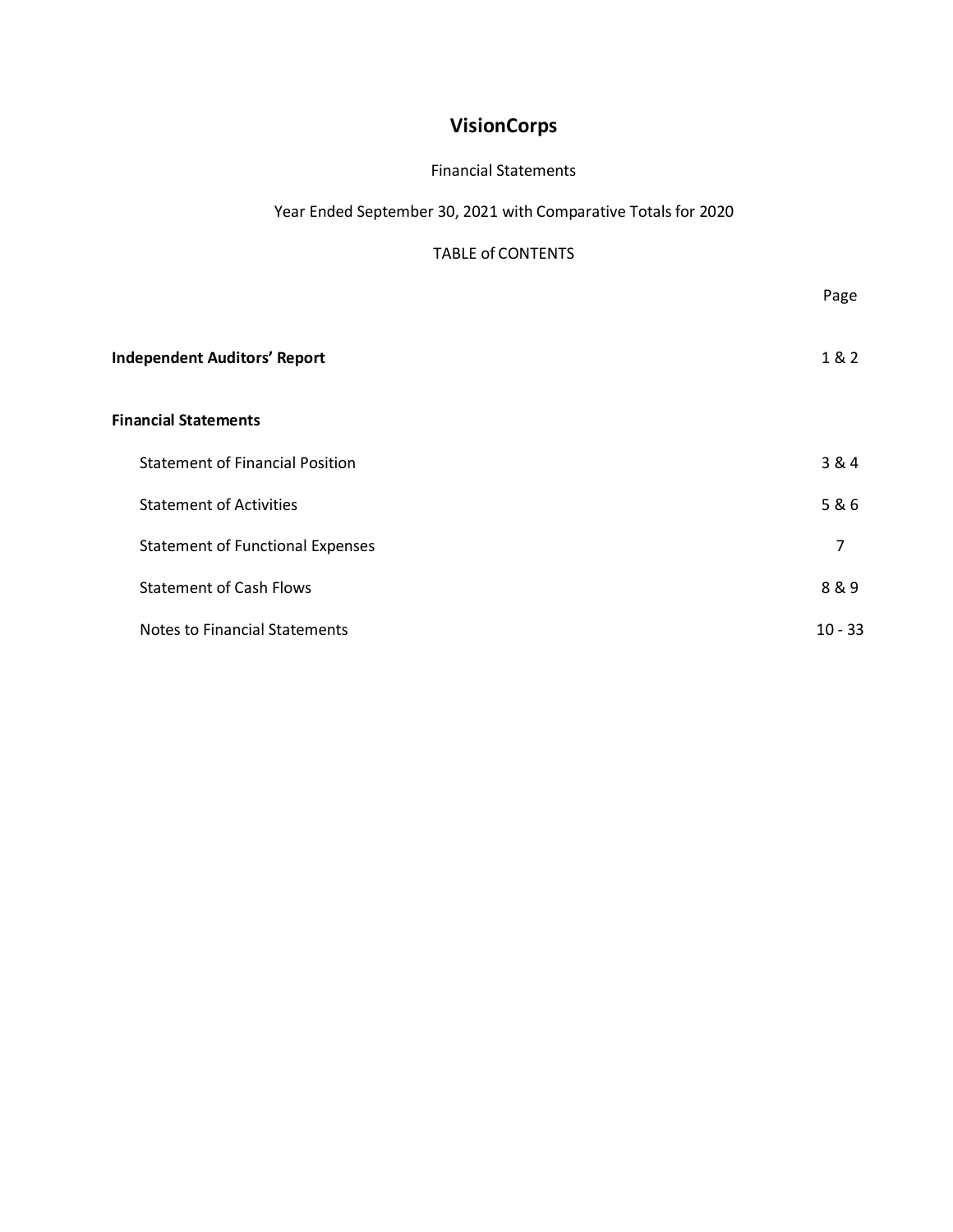

#### **INDEPENDENT AUDITORS' REPORT**

To the Board of Directors **VisionCorps**  Lancaster, Pennsylvania

We have audited the accompanying financial statements of **VisionCorps** (a nonprofit organization) which comprise the statement of financial position as of September 30, 2021, and the related statements of activities, functional expenses, and cash flows for the year then ended, and the related notes to the financial statements.

#### **Management's Responsibility for the Financial Statements**

Management is responsible for the preparation and fair presentation of these financial statements in accordance with accounting principles generally accepted in the United States of America; this includes the design, implementation, and maintenance of internal control relevant to the preparation and fair presentation of financial statements that are free from material misstatement, whether due to fraud or error.

#### **Auditors' Responsibility**

Our responsibility is to express an opinion on these financial statements based on our audit. We conducted our audit in accordance with auditing standards generally accepted in the United States of America. Those standards require that we plan and perform the audit to obtain reasonable assurance about whether the financial statements are free from material misstatement.

An audit involves performing procedures to obtain audit evidence about the amounts and disclosures in the financial statements. The procedures selected depend on the auditors' judgment, including the assessment of the risks of material misstatement of the financial statements, whether due to fraud or error. In making those risk assessments, the auditors consider internal control relevant to the entity's preparation and fair presentation of the financial statements in order to design audit procedures that are appropriate in the circumstances, but not for the purpose of expressing an opinion on the effectiveness of the entity's internal control. Accordingly, we express no such opinion. An audit also includes evaluating the appropriateness of accounting policies used and the reasonableness of significant accounting estimates made by management, as well as evaluating the overall presentation of the financial statements.

We believe that the audit evidence we have obtained is sufficient and appropriate to provide a basis for our audit opinion.

#### **Opinion**

In our opinion, the financial statements referred to above present fairly, in all material respects, the financial position of **VisionCorps** as of September 30, 2021, and the changes in its net assets and its cash flows for the year then ended in accordance with accounting principles generally accepted in the United States of America.

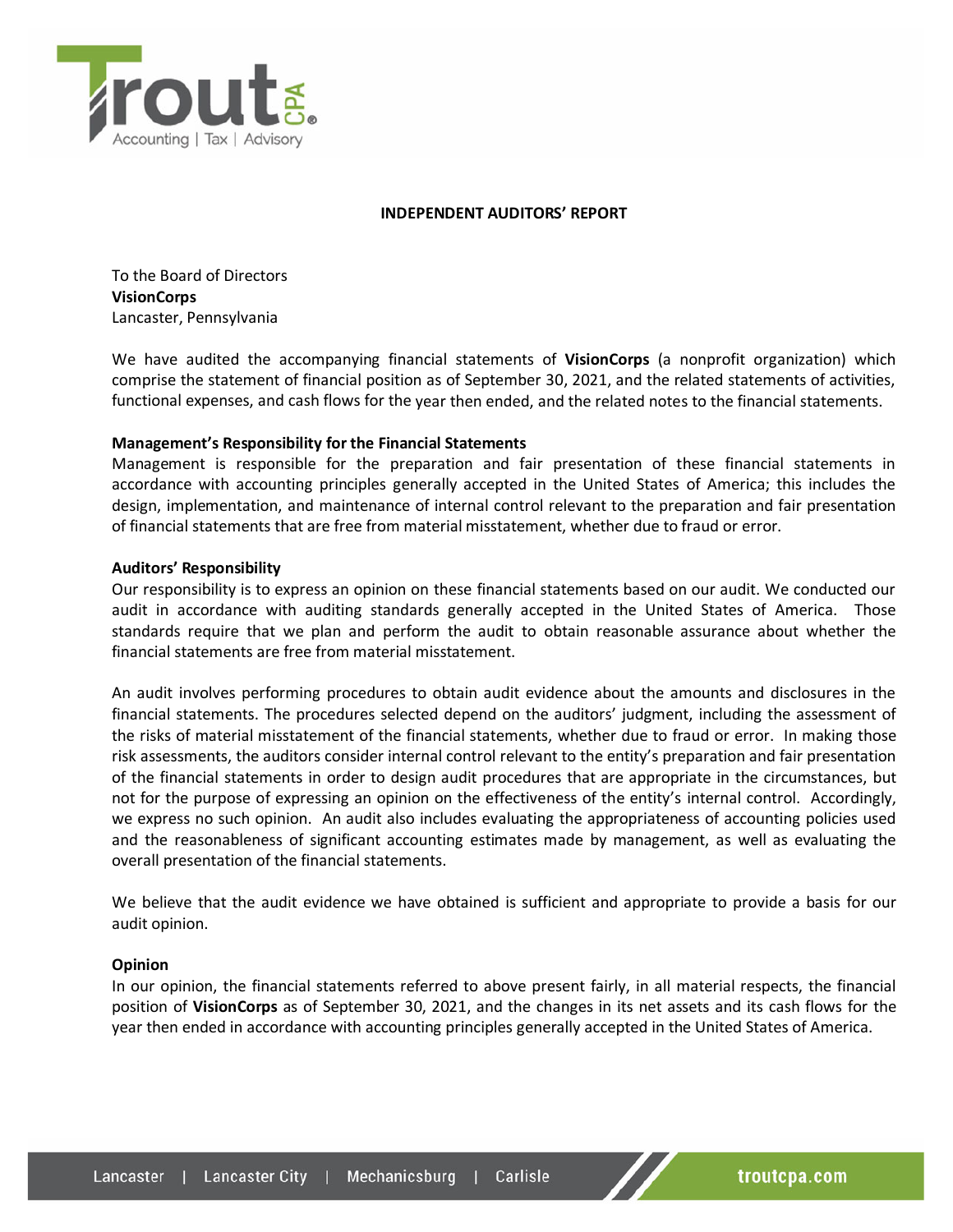#### **Emphasis of Matter**

As discussed in Note 1 to the financial statements, **VisionCorps** and VisionsCorps Foundation, which have historically been presented as consolidating entities, merged. VisionCorps Foundation was dissolved, at which time all assets and liabilities transferred into **VisionCorps**. Our opinion is not modified with respect to that matter.

#### **Report on Summarized Comparative Information**

We have previously audited **VisionCorps** and VisionsCorps Foundation's 2020 consolidated financial statements, and we expressed an unmodified audit opinion on those audited consolidated financial statements in our report dated on November 11, 2020. In our opinion, the summarized comparative information presented herein as of and for the year ended September 30, 2020, is consistent, in all material respects, with the audited consolidated financial statements from which it has been derived.

CPA

December 17, 2021 Lancaster, Pennsylvania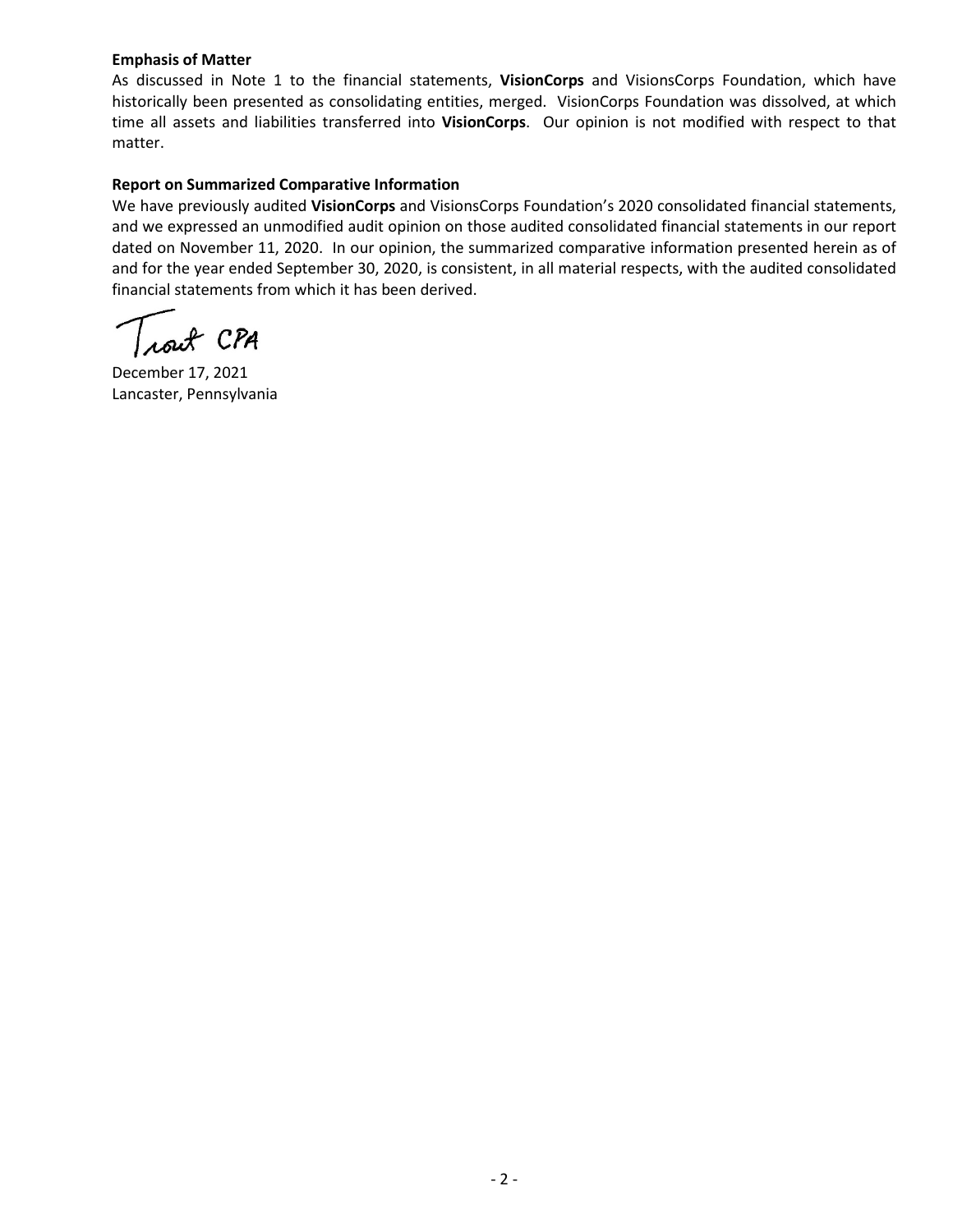STATEMENT of FINANCIAL POSITION September 30, 2021 with Comparative Totals for 2020

#### **ASSETS**

|                                              | <b>Without Donor</b> | <b>With Donor</b>   |                 | <b>Total</b>     |
|----------------------------------------------|----------------------|---------------------|-----------------|------------------|
|                                              | <b>Restrictions</b>  | <b>Restrictions</b> | 2021            | 2020             |
| <b>CURRENT ASSETS</b>                        |                      |                     |                 |                  |
| Cash and Cash Equivalents                    | \$<br>2,656,023      | \$<br>29,348        | 2,685,371<br>\$ | \$.<br>2,563,852 |
| <b>Accounts Receivable</b>                   | 2,243,475            |                     | 2,243,475       | 1,879,814        |
| Pledges and Bequests Receivable, net         | 20,737               |                     | 20,737          | 242,308          |
| Inventories                                  | 3,353,721            |                     | 3,353,721       | 1,575,771        |
| <b>Prepaid Expenses</b>                      | 15,150               |                     | 15,150          | 125,844          |
| <b>Total Current Assets</b>                  | 8,289,106            | 29,348              | 8,318,454       | 6,387,589        |
| <b>INVESTMENTS</b>                           |                      |                     |                 |                  |
| <b>Fulton Financial Advisors</b>             | 7,164,903            | 881,728             | 8,046,631       | 6,918,523        |
| <b>PNC</b>                                   | 7,082,409            |                     | 7,082,409       | 6,301,987        |
| <b>Marketable Securities</b>                 | 21,519               |                     | 21,519          | 13,574           |
| <b>Bank Investments Fund</b>                 | 2,427,461            |                     | 2,427,461       | 2,443,983        |
| Vollmer Bequest                              |                      | 222,710             | 222,710         | 198,810          |
| Peters Bequest                               |                      | 649,596             | 649,596         | 579,764          |
| Endowment                                    | 451,091              | 73,134              | 524,225         | 455,560          |
| Robert Y. Garrett, Jr. Memorial              |                      | 17,966              | 17,966          | 15,094           |
| <b>Total Investments</b>                     | 17,147,383           | 1,845,134           | 18,992,517      | 16,927,295       |
| PROPERTY and EQUIPMENT                       |                      |                     |                 |                  |
| Property and Equipment                       | 15,809,349           |                     | 15,809,349      | 16,265,313       |
| <b>Accumulated Depreciation</b>              | (7,991,266)          |                     | (7,991,266)     | (8,611,921)      |
| <b>Net Property and Equipment</b>            | 7,818,083            | -0-                 | 7,818,083       | 7,653,392        |
| <b>OTHER ASSETS</b>                          |                      |                     |                 |                  |
| Deposits on Equipment                        | 9,504                |                     | 9,504           | 68,381           |
| Beneficial Interest in Assets Held by Others |                      | 193,936             | 193,936         | 212,051          |
| Beneficial Interest in Perpetual Trusts      |                      | 4,336,447           | 4,336,447       | 3,862,397        |
| <b>Total Other Assets</b>                    | 9,504                | 4,530,383           | 4,539,887       | 4,142,829        |
| <b>TOTAL ASSETS</b>                          | 33,264,076<br>\$     | \$6,404,865         | \$39,668,941    | \$35,111,105     |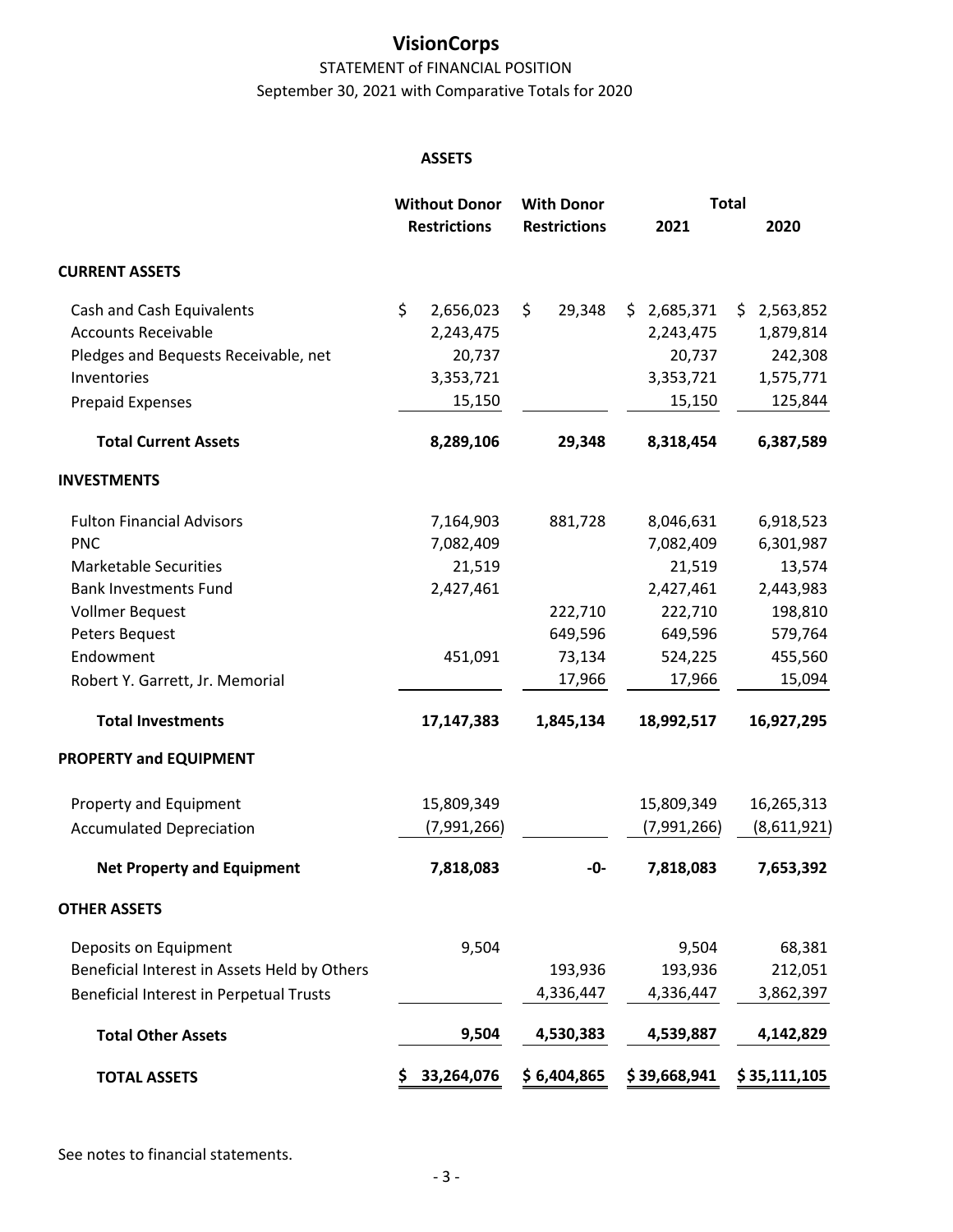STATEMENT of FINANCIAL POSITION September 30, 2021 with Comparative Totals for 2020 (Continued)

#### **LIABILITIES and NET ASSETS**

|                                           | <b>Without Donor</b> |                     | <b>With Donor</b>   | <b>Total</b> |            |    |            |
|-------------------------------------------|----------------------|---------------------|---------------------|--------------|------------|----|------------|
|                                           |                      | <b>Restrictions</b> | <b>Restrictions</b> |              | 2021       |    | 2020       |
| <b>CURRENT LIABILITIES</b>                |                      |                     |                     |              |            |    |            |
| Line of Credit                            | \$                   | 237,750             | \$                  | \$           | 237,750    | \$ | 237,750    |
| Note Payable - Current Portion            |                      | 170,709             |                     |              | 170,709    |    | 822,304    |
| <b>Accounts Payable</b>                   |                      | 1,557,814           |                     |              | 1,557,814  |    | 561,433    |
| <b>Accrued Payroll</b>                    |                      | 111,425             |                     |              | 111,425    |    | 327,858    |
| <b>Accrued and Withheld Payroll Taxes</b> |                      | 16,880              |                     |              | 16,880     |    | 15,200     |
| <b>Accrued Benefits</b>                   |                      | 71,615              |                     |              | 71,615     |    | 289,664    |
| Charitable Gift Annuities -               |                      |                     |                     |              |            |    |            |
| <b>Current Portion</b>                    |                      | 65,365              |                     |              | 65,365     |    | 61,817     |
| Deferred Revenue                          |                      | 20,410              |                     |              | 20,410     |    | 8,107      |
| <b>Total Current Liabilities</b>          |                      | 2,251,968           | -0-                 |              | 2,251,968  |    | 2,324,133  |
| <b>NON-CURRENT LIABILITIES</b>            |                      |                     |                     |              |            |    |            |
| Note Payable, net of Current Portion      |                      | 1,221,892           |                     |              | 1,221,892  |    | 531,596    |
| Charitable Gift Annuities -               |                      |                     |                     |              |            |    |            |
| Long-Term Portion                         |                      | 74,312              |                     |              | 74,312     |    | 139,677    |
| <b>Total Non-Current Liabilities</b>      |                      | 1,296,204           | -0-                 |              | 1,296,204  |    | 671,273    |
| <b>TOTAL LIABILITIES</b>                  |                      | 3,548,172           | -0-                 |              | 3,548,172  |    | 2,995,406  |
| <b>NET ASSETS</b>                         |                      |                     |                     |              |            |    |            |
| <b>Without Donor Restrictions</b>         |                      | 29,715,904          |                     |              | 29,715,904 |    | 26,137,208 |
| <b>With Donor Restrictions</b>            |                      |                     | 6,404,865           |              | 6,404,865  |    | 5,978,491  |
| <b>TOTAL NET ASSETS</b>                   |                      | 29,715,904          | 6,404,865           |              | 36,120,769 |    | 32,115,699 |

|  | <b>TOTAL LIABILITIES and NET ASSETS</b> |  |  |  |  | $$33,264,076$ $$6,404,865$ $$39,668,941$ $$35,111,105$ |  |
|--|-----------------------------------------|--|--|--|--|--------------------------------------------------------|--|
|--|-----------------------------------------|--|--|--|--|--------------------------------------------------------|--|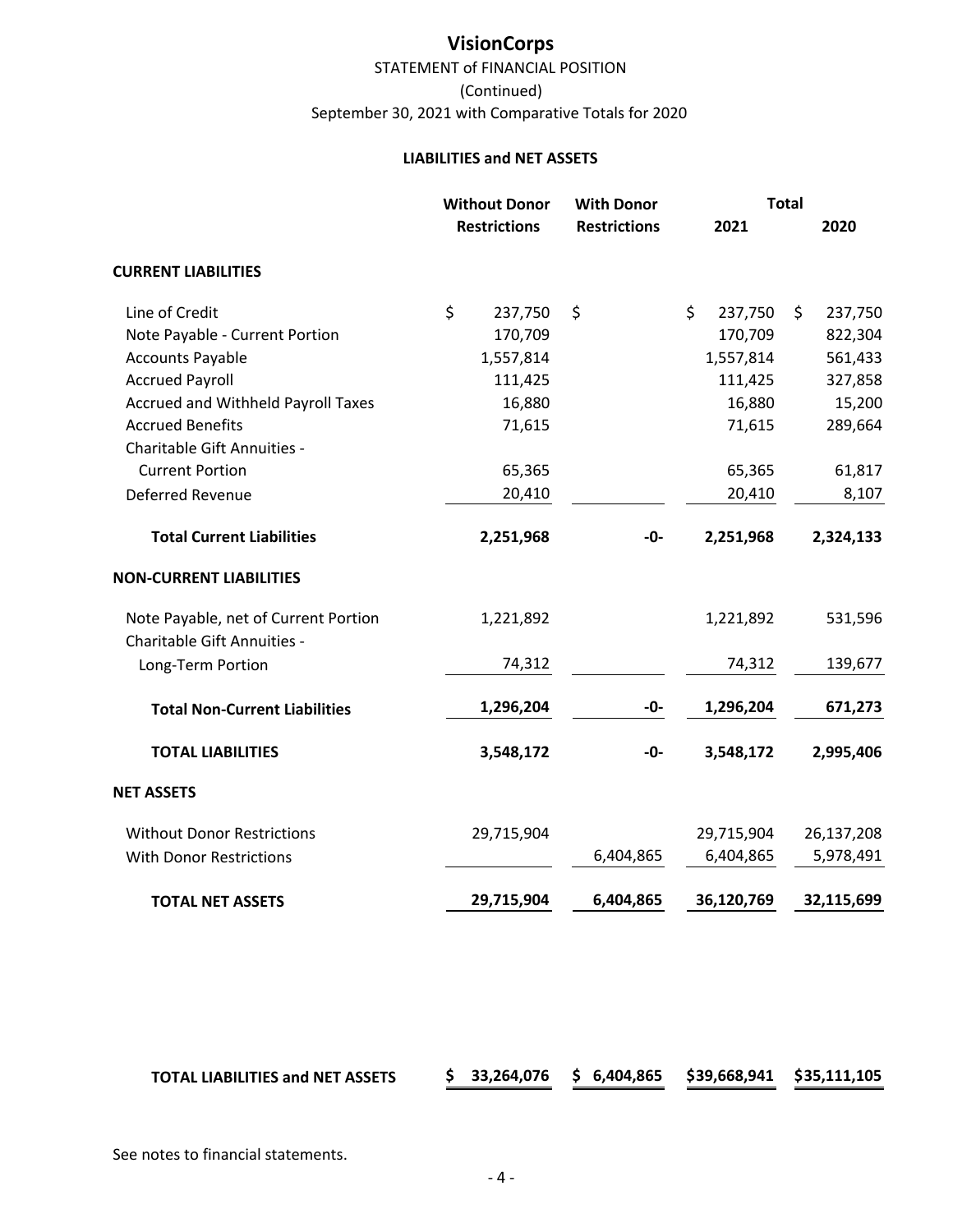## STATEMENT of ACTIVITIES Year Ended September 30, 2021 with Comparative Totals for 2020

|                                                     | <b>Without Donor</b> |                     | <b>With Donor</b> |                     | <b>Total</b>      |      |            |  |
|-----------------------------------------------------|----------------------|---------------------|-------------------|---------------------|-------------------|------|------------|--|
|                                                     |                      | <b>Restrictions</b> |                   | <b>Restrictions</b> | 2021              |      | 2020       |  |
| <b>OPERATING ACTIVITIES</b>                         |                      |                     |                   |                     |                   |      |            |  |
| <b>SUPPORT</b>                                      |                      |                     |                   |                     |                   |      |            |  |
| Contributions:                                      |                      |                     |                   |                     |                   |      |            |  |
| <b>Public Contributions and Grants</b>              | \$                   | 618,980             | \$                | 104,643             | \$<br>723,623     | \$   | 552,146    |  |
| <b>In-Kind Contributions</b>                        |                      | 54,420              |                   |                     | 54,420            |      | 67,948     |  |
| <b>Total Support</b>                                |                      | 673,400             |                   | 104,643             | 778,043           |      | 620,094    |  |
| <b>REVENUE</b>                                      |                      |                     |                   |                     |                   |      |            |  |
| <b>Enterprise Group Sales</b>                       |                      | 17,707,922          |                   |                     | 17,707,922        |      | 22,595,359 |  |
| <b>Fees for Services</b>                            |                      | 246,942             |                   |                     | 246,942           |      | 221,085    |  |
| <b>Client Services</b>                              |                      | 13,094              |                   |                     | 13,094            |      | 12,666     |  |
| Investment Income                                   |                      | 257,426             |                   | (12, 817)           | 244,609           |      | 375,028    |  |
| <b>Distributions from Perpetual Trusts</b>          |                      | 221,479             |                   |                     | 221,479           |      | 186,638    |  |
| Other Income                                        |                      | 86,134              |                   |                     | 86,134            |      | 76,818     |  |
| <b>Total Revenue</b>                                |                      | 18,532,997          |                   | (12, 817)           | 18,520,180        |      | 23,467,594 |  |
| <b>NET ASSETS RELEASED</b>                          |                      |                     |                   |                     |                   |      |            |  |
| from RESTRICTIONS                                   |                      | 230,808             |                   | (230, 808)          | -0-               |      | -0-        |  |
| <b>Total Support, Revenue,</b>                      |                      |                     |                   |                     |                   |      |            |  |
| and Net Assets Released from<br><b>Restrictions</b> |                      | 19,437,205          |                   | (138, 982)          | 19,298,223        |      | 24,087,688 |  |
| <b>FUNCTIONAL EXPENSES</b>                          |                      |                     |                   |                     |                   |      |            |  |
| Program Expenses:                                   |                      |                     |                   |                     |                   |      |            |  |
| <b>Enterprise Group</b>                             |                      | 17,532,531          |                   |                     | 17,532,531        |      | 20,544,826 |  |
| Rehabilitation                                      |                      | 1,239,503           |                   |                     | 1,239,503         |      | 1,427,996  |  |
| <b>Youth Services</b>                               |                      | 270,035             |                   |                     | 270,035           |      | 273,345    |  |
| <b>Grant Making</b>                                 |                      | 28,953              |                   |                     | 28,953            |      | 21,572     |  |
| <b>Education and Public Awareness</b>               |                      | 118,097             |                   |                     | 118,097           |      | 87,502     |  |
| <b>Total Program Expenses</b>                       |                      | 19,189,119          |                   | $-0-$               | 19,189,119        |      | 22,355,241 |  |
| Development                                         |                      | 499,986             |                   |                     | 499,986           |      | 339,872    |  |
| Administration                                      |                      | 658,483             |                   |                     | 658,483           |      | 805,731    |  |
| <b>Total Functional Expenses</b>                    |                      | 20,347,588          |                   | -0-                 | 20,347,588        |      | 23,500,844 |  |
| <b>Changes in Net Assets</b>                        |                      |                     |                   |                     |                   |      |            |  |
| from Operations<br>(Carried Forward)                | \$                   | (910, 383)          | \$                | (138, 982)          | \$<br>(1,049,365) | - \$ | 586,844    |  |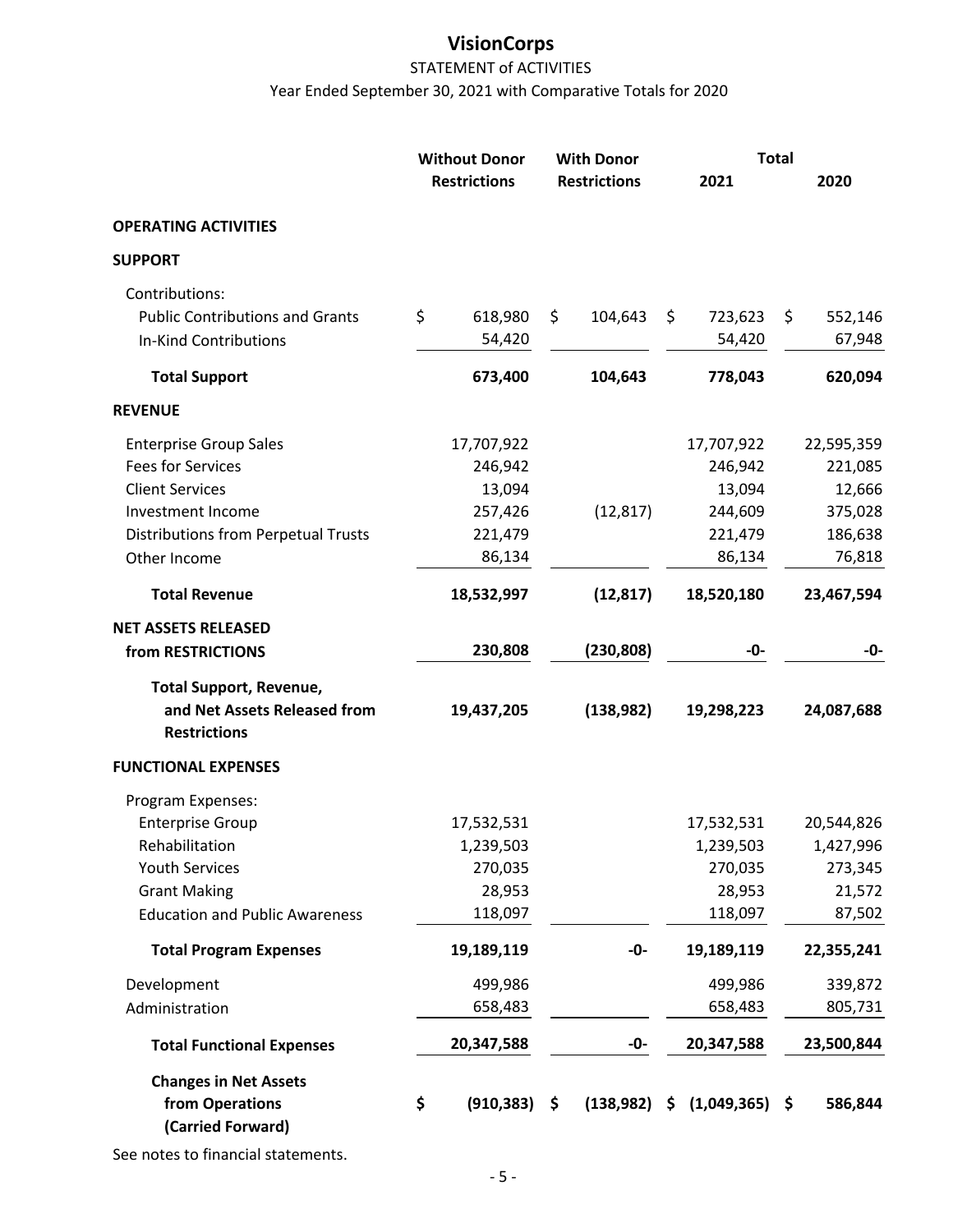### STATEMENT of ACTIVITIES

#### (Continued)

Year Ended September 30, 2021 with Comparative Totals for 2020

|                                                                      | <b>Without Donor</b><br><b>Restrictions</b> | <b>With Donor</b><br><b>Restrictions</b> | <b>Total</b><br>2021 |                   |
|----------------------------------------------------------------------|---------------------------------------------|------------------------------------------|----------------------|-------------------|
| <b>Changes in Net Assets</b><br>from Operations<br>(Brought Forward) | \$<br>(910, 383)                            | (138, 982)<br>\$                         | \$ (1,049,365) \$    | 2020<br>586,844   |
| <b>NONOPERATING ACTIVITIES</b>                                       |                                             |                                          |                      |                   |
| Gain (Loss) on Sale of Assets<br><b>Realized and Unrealized Gain</b> | 500                                         |                                          | 500                  | (9,044)           |
| on Investments<br>Change in Value of Beneficial                      | 2,238,716                                   | 109,421                                  | 2,348,137            | 601,645           |
| Interest in Assets Held by Others<br>Change in Value of Beneficial   |                                             | (18, 115)                                | (18, 115)            | (3,704)           |
| <b>Interest in Perpetual Trusts</b>                                  |                                             | 474,050                                  | 474,050              | 46,942            |
| Change in Value of Charitable<br><b>Gift Annuities</b>               |                                             |                                          |                      |                   |
|                                                                      | (9,983)<br>828,856                          |                                          | (9,983)<br>828,856   | (203, 623)<br>-0- |
| <b>Employee Retention Credit</b><br>PPP Debt Forgiveness             | 1,353,900                                   |                                          | 1,353,900            | -0-               |
| <b>Bequests</b>                                                      | 77,090                                      |                                          | 77,090               | 129,674           |
| <b>Changes in Net Assets</b>                                         |                                             |                                          |                      |                   |
| from Nonoperating Activities                                         | 4,489,079                                   | 565,356                                  | 5,054,435            | 561,890           |
| <b>CHANGES in NET ASSETS</b>                                         | 3,578,696                                   | 426,374                                  | 4,005,070            | 1,148,734         |
| <b>NET ASSETS</b>                                                    |                                             |                                          |                      |                   |
| Beginning of Year                                                    | 26,137,208                                  | 5,978,491                                | 32,115,699           | 30,966,965        |
| <b>End of Year</b>                                                   | \$<br>29,715,904                            | \$6,404,865                              | \$36,120,769         | \$32,115,699      |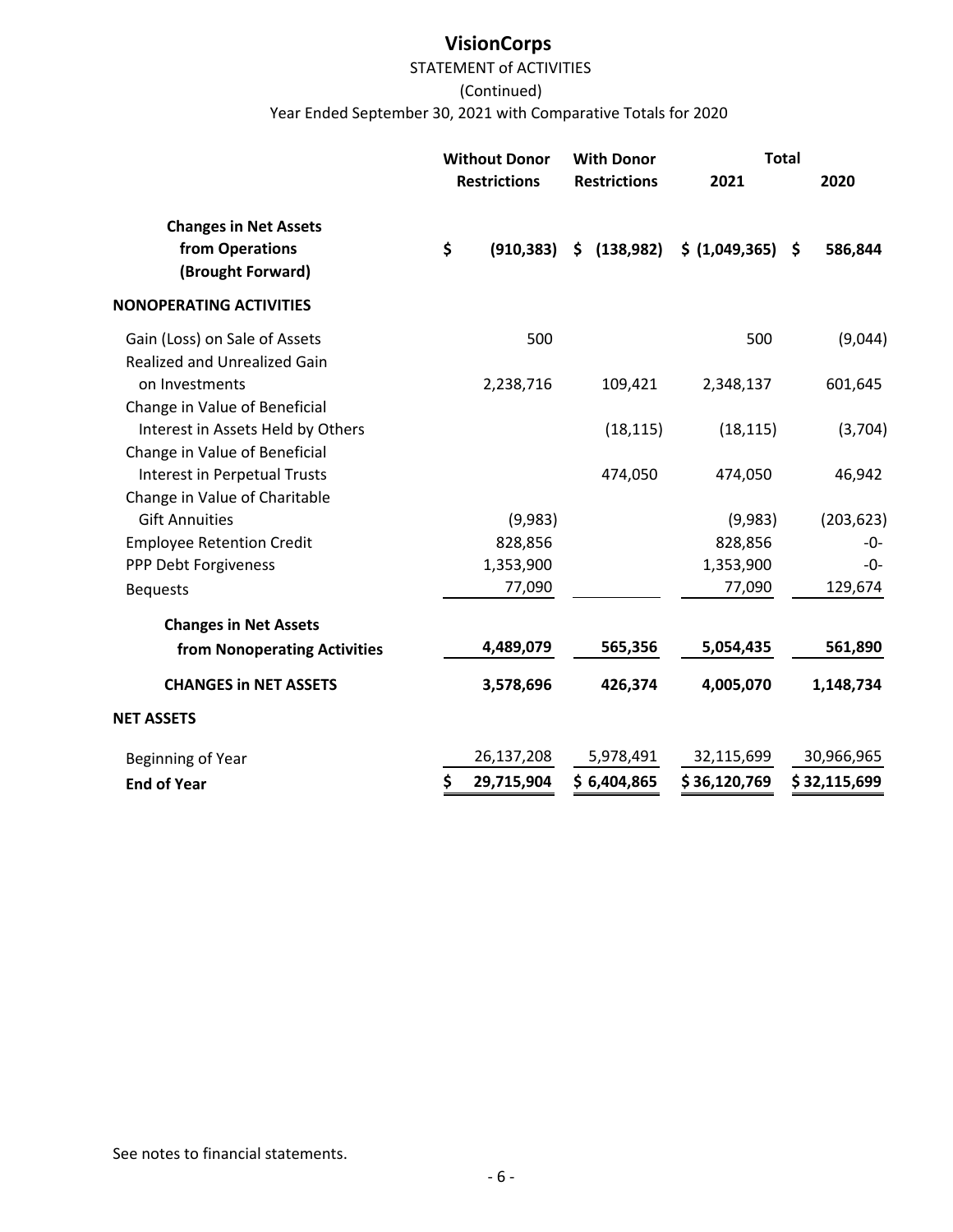#### STATEMENT of FUNCTIONAL EXPENSES

Year Ended September 30, 2021 with Comparative Totals for 2020

|                                    |                     |                | <b>Program Expenses</b> |               |                   |                  |                   |                            |             |                       |
|------------------------------------|---------------------|----------------|-------------------------|---------------|-------------------|------------------|-------------------|----------------------------|-------------|-----------------------|
|                                    |                     |                |                         |               | <b>Education</b>  | <b>Total</b>     |                   |                            |             |                       |
|                                    | <b>Enterprise</b>   |                | Youth                   | Grant         | and Public        | Program          |                   |                            |             | <b>Total Expenses</b> |
|                                    | Group               | Rehabilitation | <b>Services</b>         | <b>Making</b> | <b>Awareness</b>  | <b>Expenses</b>  |                   | Development Administration | 2021        | 2020                  |
| <b>EXPENSES</b>                    |                     |                |                         |               |                   |                  |                   |                            |             |                       |
| Salaries and Wages                 | 2,251,781 \$<br>\$. | 753,234        | \$159,340               | \$17,305      | \$<br>$97,539$ \$ | 3,279,199        | 163,928 \$<br>-\$ | 284,633                    | \$3,727,760 | 3,602,408<br>-S       |
| Direct Labor                       | 2,749,308           |                |                         |               |                   | 2,749,308        |                   |                            | 2,749,308   | 2,579,554             |
| Indirect Labor                     | 223,040             |                |                         |               |                   | 223,040          |                   |                            | 223,040     | 168,772               |
| Payroll Taxes                      | 377,765             | 53,898         | 11,391                  | 1,439         | 8,110             | 452,603          | 13,629            | 21,687                     | 487,919     | 450,002               |
| <b>Employee Benefits</b>           | 916,836             | 155,815        | 30,517                  | 2,209         | 12,448            | 1,117,825        | 21,095            | 71,409                     | 1,210,329   | 1,208,973             |
| <b>Professional Services</b>       | 126,136             | 40,034         | 3,475                   |               |                   | 169,645          | 100,099           | 100,865                    | 370,609     | 299,938               |
| <b>Bank Fees</b>                   | 21,309              |                |                         |               |                   | 21,309           |                   | 4,656                      | 25,965      | 39,013                |
| Office, Operating Supplies,        |                     |                |                         |               |                   |                  |                   |                            |             |                       |
| and Equipment                      | 145,433             | 68,809         | 8,686                   |               |                   | 222,928          | 9,350             | 53,764                     | 286,042     | 290,506               |
| Items for Resale and Shipping      | 9,209,014           | 11,007         |                         |               |                   | 9,220,021        |                   |                            | 9,220,021   | 12,562,126            |
| <b>Sales Commissions</b>           |                     |                |                         |               |                   |                  |                   |                            |             |                       |
| and Licensing Fees                 | 565,844             |                |                         |               |                   | 565,844          |                   |                            | 565,844     | 800,408               |
| <b>Building and Utilities</b>      | 322,555             | 46,401         | 18,772                  |               |                   | 387,728          | 6,596             | 19,604                     | 413,928     | 416,410               |
| Insurance                          | 68,765              | 17,262         | 3,711                   |               |                   | 89,738           | 2,328             | 12,834                     | 104,900     | 102,549               |
| Travel, Training, and Seminars     | 20,765              | 10,475         | 2,124                   |               |                   | 33,364           | 2,050             | 10,787                     | 46,201      | 73,371                |
| Assistance to Individuals          |                     |                |                         | 8,000         |                   | 8,000            |                   |                            | 8,000       | 6,349                 |
| Warehouse/Office Rental            | 119,965             | 3,316          |                         |               |                   | 123,281          | 3,358             | 75                         | 126,714     | 114,974               |
| Miscellaneous and Public Relations | 32,475              | 2,556          | 271                     |               |                   | 35,302           |                   | 48,662                     | 83,964      | 48,436                |
| Interest - Operations              |                     |                |                         |               |                   | -0-              |                   | 2,788                      | 2,788       | 6,976                 |
| Depreciation                       | 378,740             | 74,400         | 31,748                  |               |                   | 484,888          | 642               | 26,719                     | 512,249     | 524,923               |
| Sales and Marketing                | 2,800               | 2,296          |                         |               |                   | 5,096            | 15,890            |                            | 20,986      | 72,328                |
| <b>Fundraising Expenses</b>        |                     |                |                         |               |                   | -0-              | 161,021           |                            | 161,021     | 132,828               |
| 2021 Total Expenses                | 17,532,531          | 1,239,503      | 270,035                 | 28,953        | 118,097           | 19,189,119       | 499,986           | 658,483                    | 20,347,588  |                       |
| <b>2020 Total Expenses</b>         | \$20,544,826        | \$1,427,996    | 273,345<br>\$           | 21,572<br>\$  | 87,502<br>\$.     | 22,355,241<br>\$ | 339,872 \$<br>-S  | 805,731                    |             | \$23,500,844          |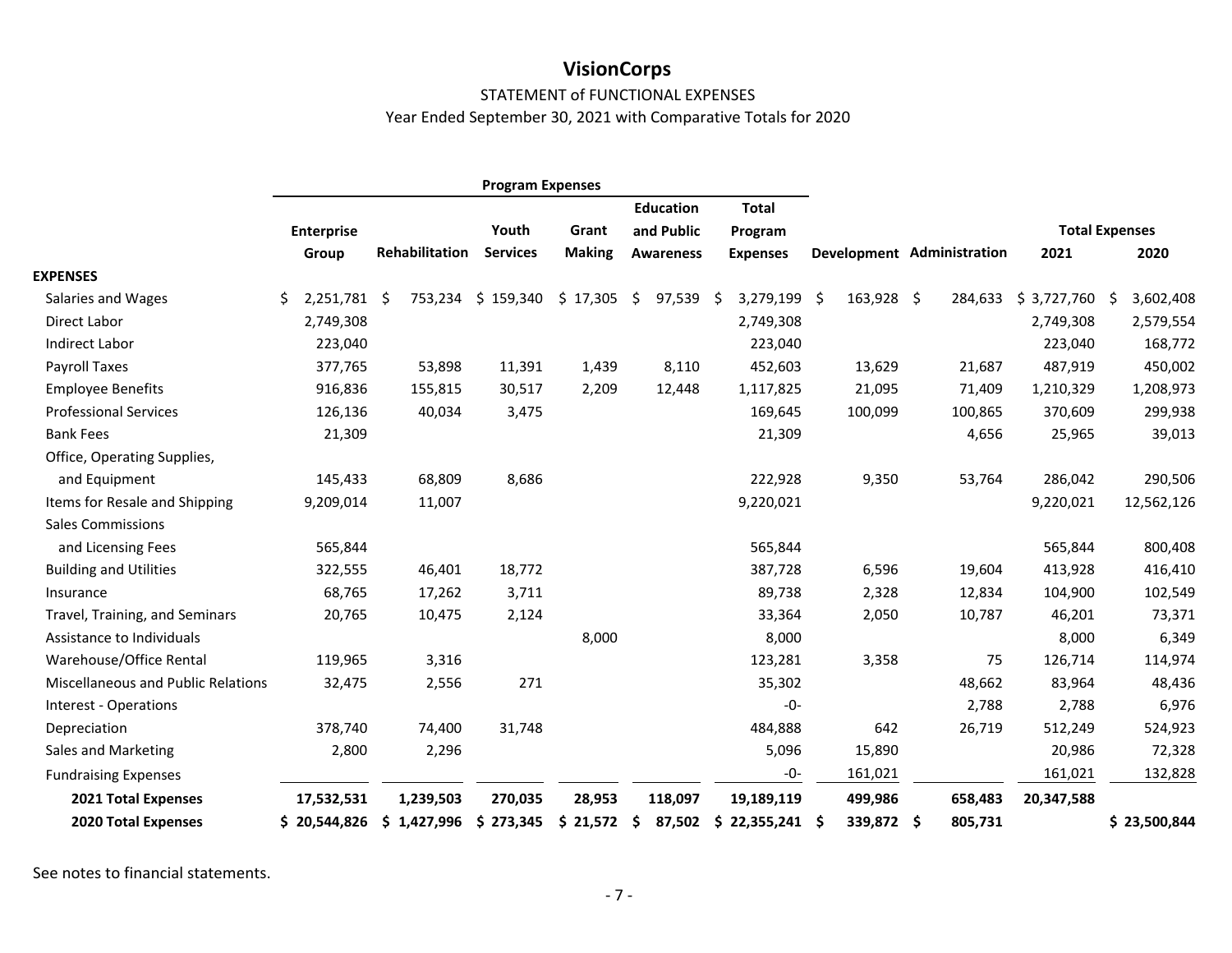## STATEMENT of CASH FLOWS

Year Ended September 30, 2021 with Comparative Totals for 2020

|                                                                 | 2021         | 2020           |
|-----------------------------------------------------------------|--------------|----------------|
| <b>CASH FLOWS from OPERATING ACTIVITIES</b>                     |              |                |
| <b>Changes in Net Assets</b>                                    | \$4,005,070  | \$1,148,734    |
| Adjustments to Reconcile Changes in Net Assets to Net Cash      |              |                |
| Provided (Used) by Operating Activities:                        |              |                |
| Realized and Unrealized Gain on Investments                     | (2,348,137)  | (601, 645)     |
| Depreciation                                                    | 512,249      | 524,923        |
| (Gain) Loss on Sale of Assets                                   | (500)        | 9,044          |
| PPP Debt Forgiveness                                            | (1,353,900)  | -0-            |
| <b>Contributed Investments</b>                                  | (112, 778)   | (6, 357)       |
| Change in Value of Beneficial Interest in Assets Held by Others | 18,115       | 3,704          |
| Change in Value of Beneficial Interest in Perpetual Trusts      | (474, 050)   | (46, 942)      |
| Change in Value of Charitable Gift Annuities                    | -0-          | 203,623        |
| (Increase) Decrease in:                                         |              |                |
| <b>Accounts Receivable</b>                                      | (363, 661)   | (453, 027)     |
| Pledges and Bequests Receivable                                 | 221,571      | 236,146        |
| Inventories                                                     | (1,777,950)  | 1,488,784      |
| <b>Prepaid Expenses</b>                                         | 110,694      | (84, 220)      |
| Increase (Decrease) in:                                         |              |                |
| <b>Accounts Payable</b>                                         | 996,381      | (801, 883)     |
| Accrued Payroll, Taxes, and Benefits                            | (432,802)    | 183,590        |
| <b>Deferred Revenue</b>                                         | 12,303       | (67,097)       |
| <b>Net Cash Provided (Used) by Operating Activities</b>         | (987, 395)   | 1,737,377      |
| <b>CASH FLOWS from INVESTING ACTIVITIES</b>                     |              |                |
| Deposits on Equipment                                           | 58,877       | (68, 381)      |
| Purchase of Investments                                         | 14,987,202   | 21,267,810     |
| Proceeds from Sale of Investments                               | (14,591,004) | (22, 134, 971) |
| Purchase of Property and Equipment                              | (676, 945)   | (326, 353)     |
| <b>Net Cash Used by Investing Activities</b>                    | (221, 870)   | (1,261,895)    |
| <b>CASH FLOWS from FINANCING ACTIVITIES</b>                     |              |                |
| Payments Made on Charitable Gift Annuities                      | (61, 817)    | (67, 715)      |
| <b>Proceeds from Charitable Gift Annuities</b>                  | -0-          | 16,521         |
| Proceeds on Note Payable                                        | 1,392,601    | 1,353,900      |
| <b>Net Cash Provided by Financing Activities</b>                | 1,330,784    | 1,302,706      |
| <b>INCREASE in CASH and CASH EQUIVALENTS</b>                    | 121,519      | 1,778,188      |
| <b>CASH and CASH EQUIVALENTS</b>                                |              |                |
| Beginning of Year                                               | 2,563,852    | 785,664        |
| <b>End of Year</b>                                              | \$2,685,371  | \$2,563,852    |
|                                                                 |              |                |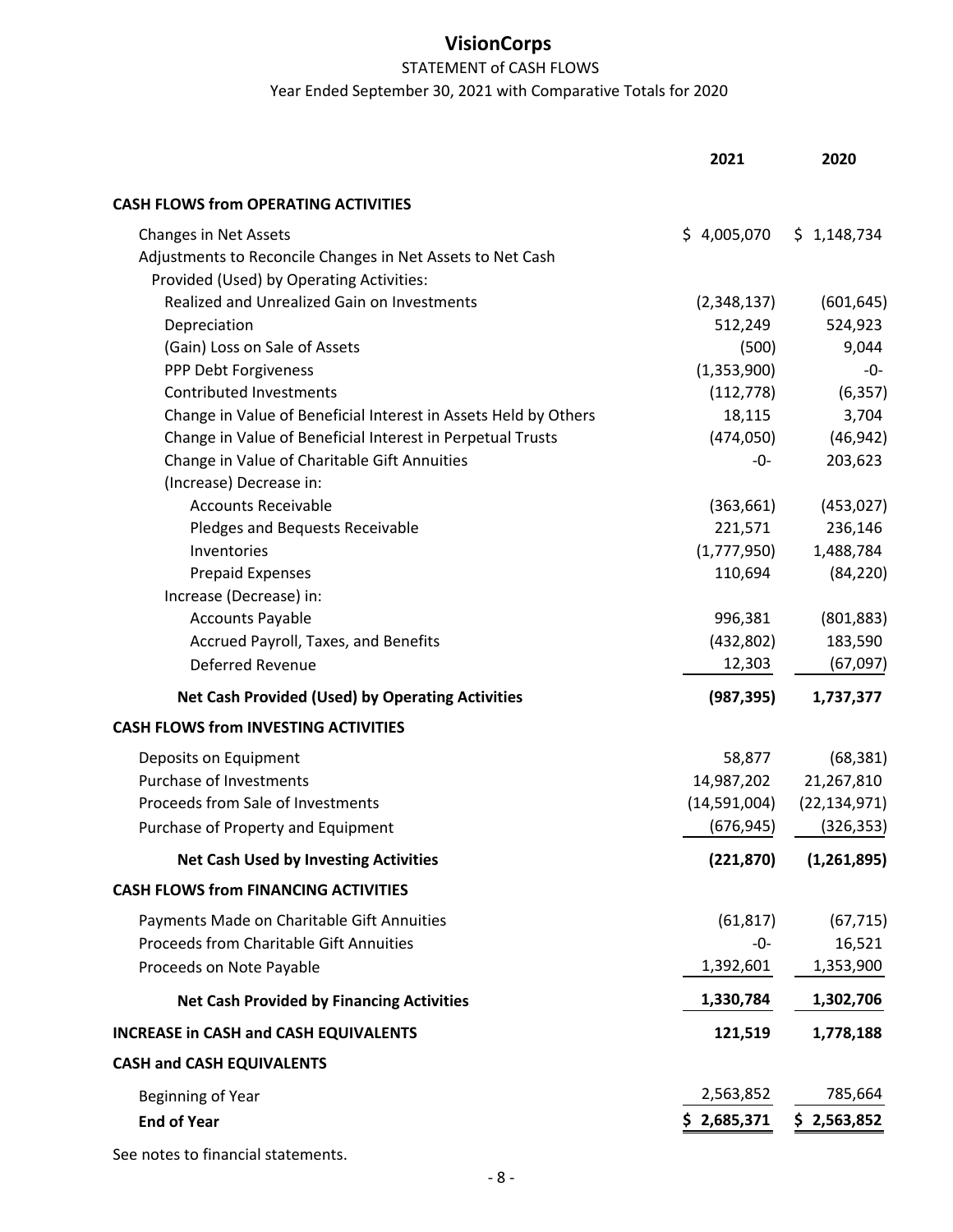## STATEMENT of CASH FLOWS

(Continued)

Year Ended September 30, 2021 with Comparative Totals for 2020

|                                                                                                           | 2021        | 2020        |
|-----------------------------------------------------------------------------------------------------------|-------------|-------------|
| CASH and CASH EQUIVALENTS on the STATEMENT of<br><b>FINANCIAL POSITION is COMPRISED of the FOLLOWING:</b> |             |             |
| Cash and Cash Equivalents:                                                                                |             |             |
| <b>Without Donor Restrictions</b>                                                                         | \$2,656,023 | \$2,534,519 |
| With Donor Restrictions                                                                                   | 29,348      | 29,333      |
|                                                                                                           | \$2,685,371 | \$2,563,852 |
| SUPPLEMENTAL DISCLOSURE of CASH FLOW INFORMATION                                                          |             |             |
| <b>Cash Payments for Interest</b>                                                                         | 2.788       | 6.976       |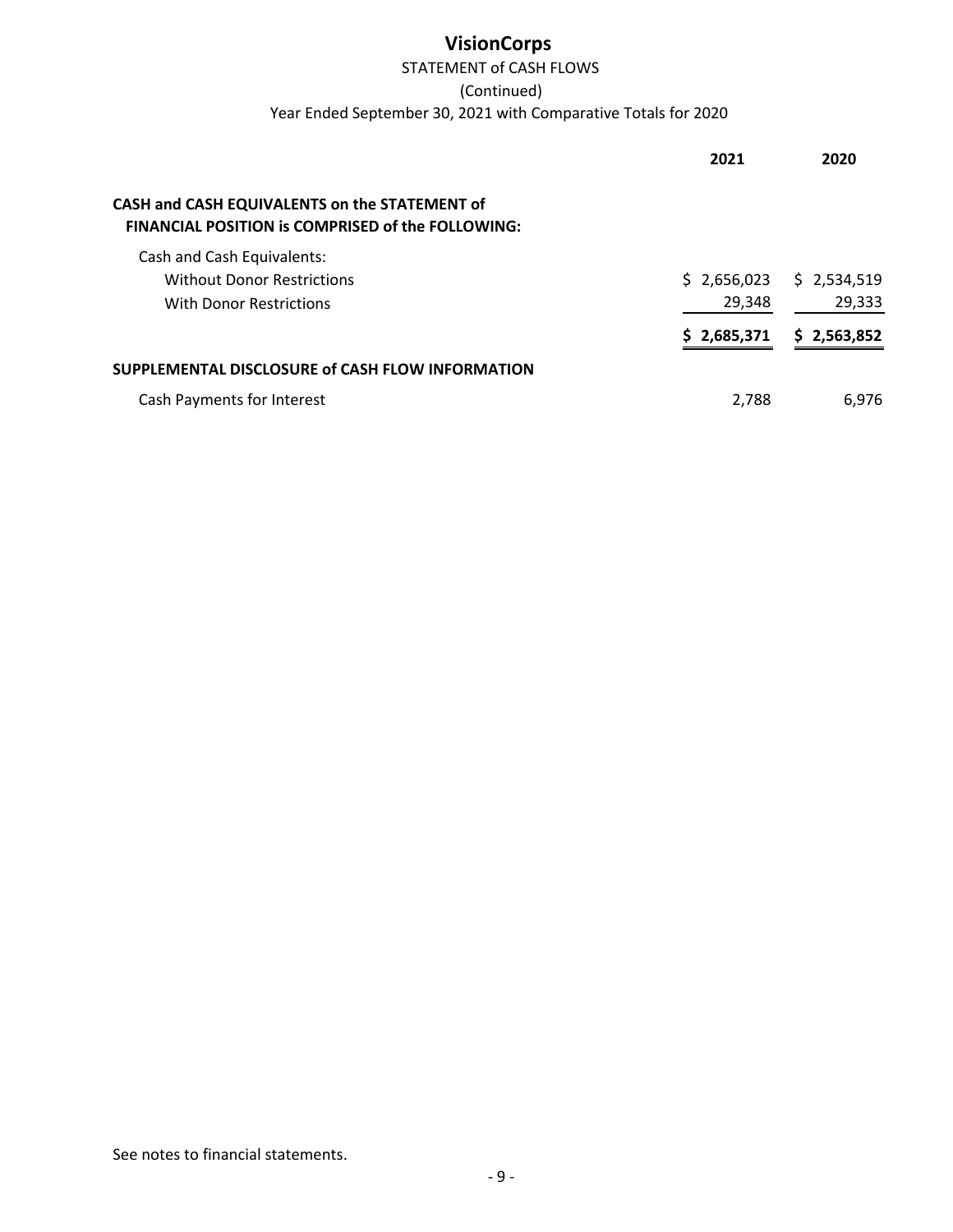## **VisionCorps**  NOTES to FINANCIAL STATEMENTS

#### **NOTE 1 ‐ SUMMARY of SIGNIFICANT ACCOUNTING POLICIES**

#### **Nature of the Organization**

**VisionCorps** (the Organization) is a charitable organization providing a variety of employment, educational, clinical, and social services to sight impaired individuals in Lancaster, Lebanon, Chester, and York Counties, and offers employment opportunities in Philadelphia and Mechanicsburg, Pennsylvania and Washington, DC.

#### **Basis of Accounting**

The accompanying financial statements have been prepared on the accrual basis of accounting and, accordingly, reflect all significant receivables, payables, and other liabilities.

#### **Merger**

In July 2021, VisionCorps Foundation (the Foundation) was merged into **VisionCorps** (the Organization). The Foundation existed to provide financial support to the Organization for projects that support employment opportunity, career development, education, and research for the benefit of persons who are blind. All assets and liabilities held by the Foundation were transferred to the Organization and are recognized on the statements of net position. These assets include cash, pledges and bequests receivable, investments, and office equipment. The liabilities transferred include accounts payable, deferred revenue, and charitable gift annuities. All activity for the fiscal period from October 1, 2020 to June 30, 2021, are included in the statement of activity. Fiscal year 2020 is shown comparatively and summarized on the consolidated basis, which is materially the same as the presentation in 2021.

#### **Basis of Presentation**

The financial statements are prepared in accordance with accounting principles generally accepted in the United States of America (US GAAP). Current US GAAP standards are contained in the Accounting Standards Codification (ASC) as set forth by the Financial Accounting Standards Board (FASB).

The financial statements have been presented in accordance with FASB Accounting Standards Update (ASU) 2016‐14, *Presentation of Financial Statements of Not‐for‐Profit Entities*, which requires the Organization to report information regarding its financial position and activities according to the following net asset classifications:

**Net Assets Without Donor Restrictions:** Net assets that are not subject to donor‐imposed restrictions and may be expended for any purpose in performing the primary objectives of the Organization. These net assets may be used at the discretion of the Organization's management and the Board of Directors.

**Net Assets With Donor Restrictions:** Net assets subject to stipulations imposed by donors and grantors. Some donor restrictions may be temporary in nature; those restrictions will be met by actions of the Organization or by the passage of time. Other donor restrictions may be perpetual in nature, whereby the donor has stipulated the funds be maintained in perpetuity.

#### **Measure of Operations**

The statement of activities reports all changes in net assets including changes in net assets from operating and nonoperating activities. Operating activities consist of those items attributable to the organizations ongoing programs and supporting services. Nonoperating activities are limited to other activities considered to be of a more unusual or nonrecurring nature, including bequests and gains or losses on the sale of assets, or realized and unrealized changes in value of investments or similar assets.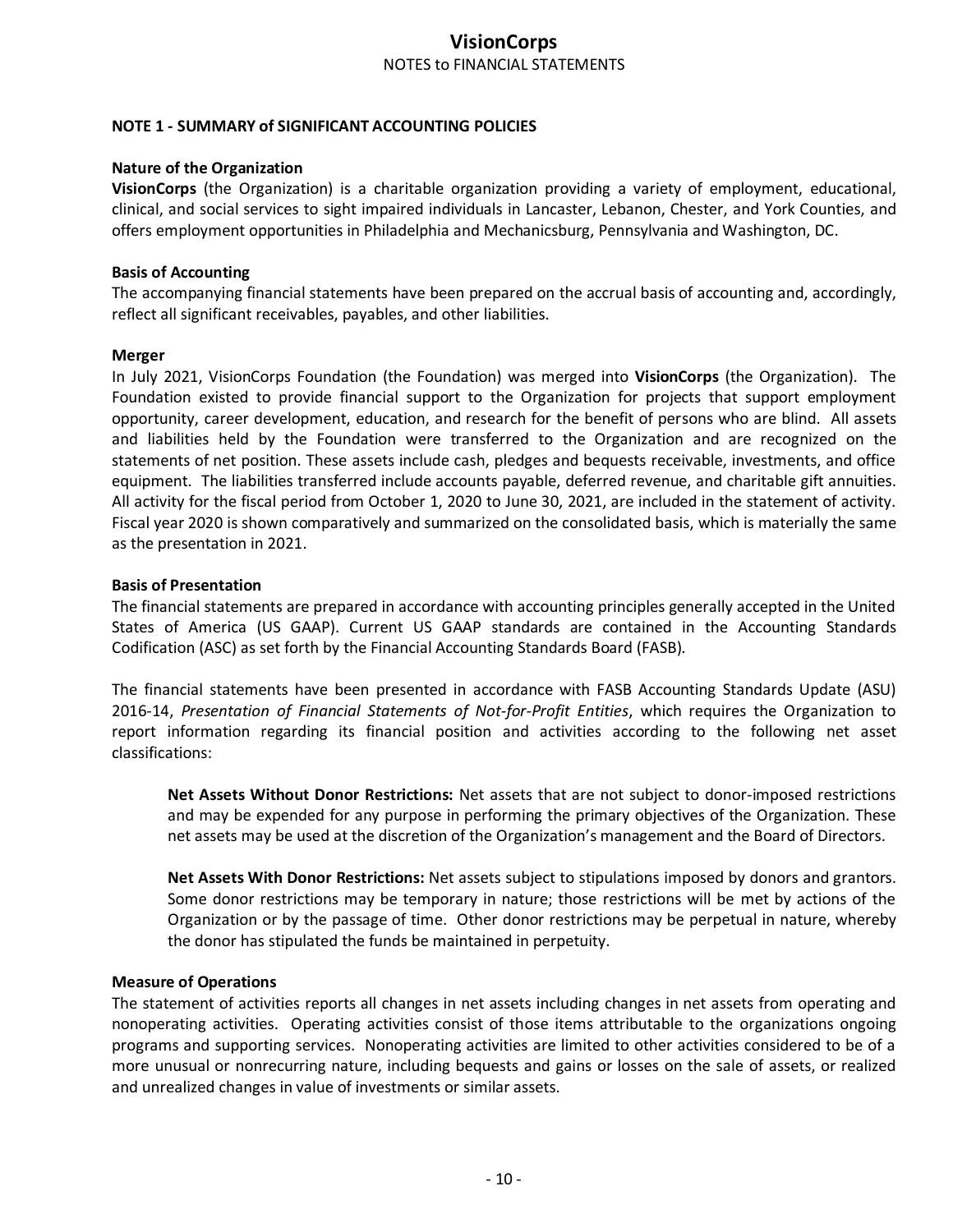#### **NOTE 1 ‐ SUMMARY of SIGNIFICANT ACCOUNTING POLICIES (Continued)**

#### **Financial Statement Presentation**

Information for the year ended September 30, 2020, is not intended to be a complete presentation in accordance with US GAAP and is presented for comparative purposes only.

#### **Use of Estimates**

The process of preparing financial statements in conformity with accounting principles generally accepted in the United States of America requires the use of estimates and assumptions regarding certain types of assets, liabilities, revenues, and expenses. Such estimates relate primarily to the valuation of pledges and accounts receivable, valuation of inventory, fair value of investments, and beneficial interest in assets held by other and perpetual trusts, depreciation of property and equipment, split interest agreements (charitable gift annuities), the allocation of expenses to the various functional areas of the Organization's operations, and other unsettled transactions and events as of the date of the financial statements. Accordingly, actual results may differ from estimated amounts.

#### **Cash and Cash Equivalents**

For purposes of the statement of cash flows, the Organizations considers all highly liquid investments with an initial maturity of three months or less to be cash equivalents, except cash that is held in the investment accounts and is treated as an investment.

#### **Accounts Receivable**

Accounts receivable that management has the intent and ability to hold for the foreseeable future, or until maturity or payoff, are reported at outstanding principal adjusted for charge offs. Account balances generally are written off when management judges such balances uncollectible, such as an account in bankruptcy. Management continually monitors and reviews accounts receivable balances.

The Organizations records an allowance for doubtful accounts relative to its accounts receivable and promises to give balances. The allowance for doubtful accounts is based on management's assessment of the collectability of specific balances and the aging of the receivables and promises to give. If there is a deterioration of a customer or major contributor's financial status or actual defaults are higher than the historical experience, management's estimates of the recoverability of amounts due the Organizations could be adversely affected. No allowance was deemed necessary at September 30, 2021 and 2020.

#### **Promises to Give and Bequests**

Unconditional promises to give are recognized as revenues or gains in the period the unconditional promise is made and as assets, decreases of liabilities, or expenses depending on the form of benefits received. Conditional promises to give are recognized when the conditions on which they depend are substantially met. Bequests receivable are receivables expected to be collected in less than one year and revenue recognized is not considered donor restricted unless otherwise specifically restricted by the donor.

Pledges receivable that are expected to be collected within one year are recorded at net realizable value. Pledges receivable that are expected to be collected in future years are recorded at the present value of estimated future cash flows. The discounts on those amounts are computed using a rate of return that a market participant would demand at the date of the promise to give. Amortization of the discounts is included in contribution revenue. Pledges and bequests receivable at September 30, 2021 and 2020, amounted to \$20,737 and \$242,308, respectively.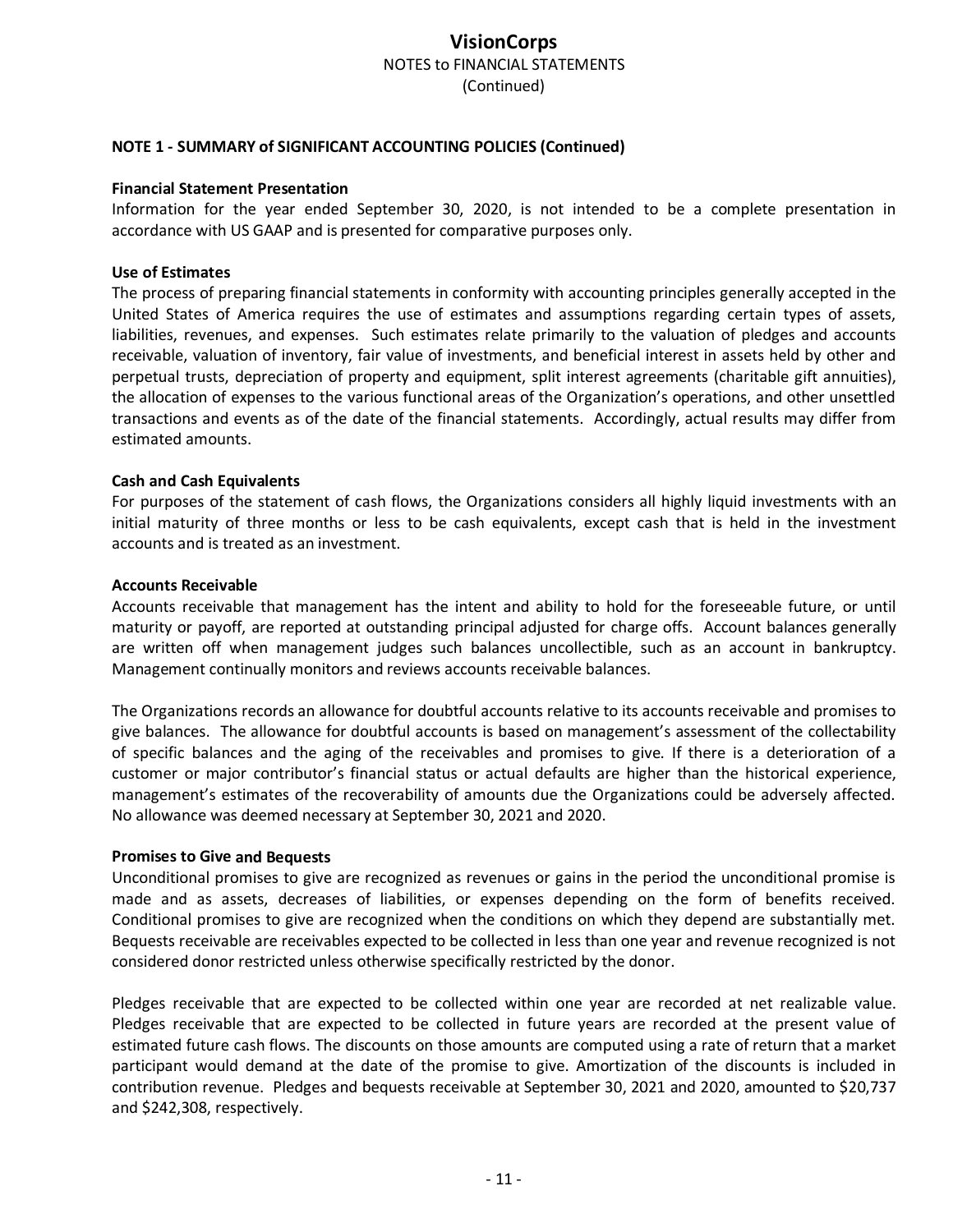#### **NOTE 1 ‐ SUMMARY of SIGNIFICANT ACCOUNTING POLICIES (Continued)**

#### **Inventories**

Inventories consist mainly of manufacturing raw materials and finished goods. Raw material inventories are recorded at lower of cost (first in, first out) or net realizable value. Finished goods inventory is recorded at cost and an allocation for applicable overhead.

#### **Investments and Fair Value Measurements**

Investments are recorded at fair value in the statement of financial position in accordance with FASB ASC Subtopic 958, *Not‐For‐Profit Entities*. Gains and losses on investments are required to be reported in the statement of activities as increases or decreases to net assets without donor restrictions unless restrictions are stipulated by the donor or the law.

The Organization has adopted FASB ASC Topic 820, *Fair Value Measurements.* This standard defines fair value, establishes a framework for measuring fair value, and expands disclosures about fair value measurements.

#### **Property and Equipment**

The Organization capitalized assets with a cost or fair market value in excess of \$5,000 or a useful life of at least two years. The cost of maintenance and repairs is expensed as incurred; expenditures for betterments which extend the useful life of property and equipment are capitalized. Property and equipment are capitalized at cost or fair market value at the date of donation and depreciated on the straight‐line basis over their estimated useful lives. The Organization does not imply time restrictions with respect to donations of long‐lived assets. When assets are retired or otherwise disposed of, the cost and related accumulated depreciation are removed from the accounts, and any resulting gain or loss is recognized in income for the period. The estimated useful lives of significant property and equipment categories are as follows:

| <b>Building</b>  | 40 Years      |
|------------------|---------------|
| <b>Vehicles</b>  | 2 to 5 Years  |
| Equipment        | 3 to 10 Years |
| Office Furniture | 3 to 10 Years |

#### **Beneficial Interest in Assets Held by Others**

The Organization is the income beneficiary of assets held in trust by others in investment accounts. The Organization recognizes the fair value of the assets as net assets with donor restrictions on the statement of financial position.

#### **Revenue and Support**

Contributions received are reported as increases to net assets without donor restrictions, unless specifically restricted by the donor. All donor-restricted support is reported as an increase in net assets with donor restrictions. When a restriction expires (that is, when the purpose restriction is accomplished), net assets with donor restrictions are reclassified to net assets without donor restrictions and reported in the statement of activities as net assets released from restrictions. Restricted donations whose restrictions are met in the same period are accounted for as net assets without donor restrictions, except for certain grant revenues, where the grantor has stipulated that revenues be reported as with donor restrictions and released from restrictions.

The Organization earns revenue from exchange transactions by providing management and other services to third parties whose mission closely aligns with the Organization's. Program revenue is billed monthly and recognized as income ratably over the period to which it applies.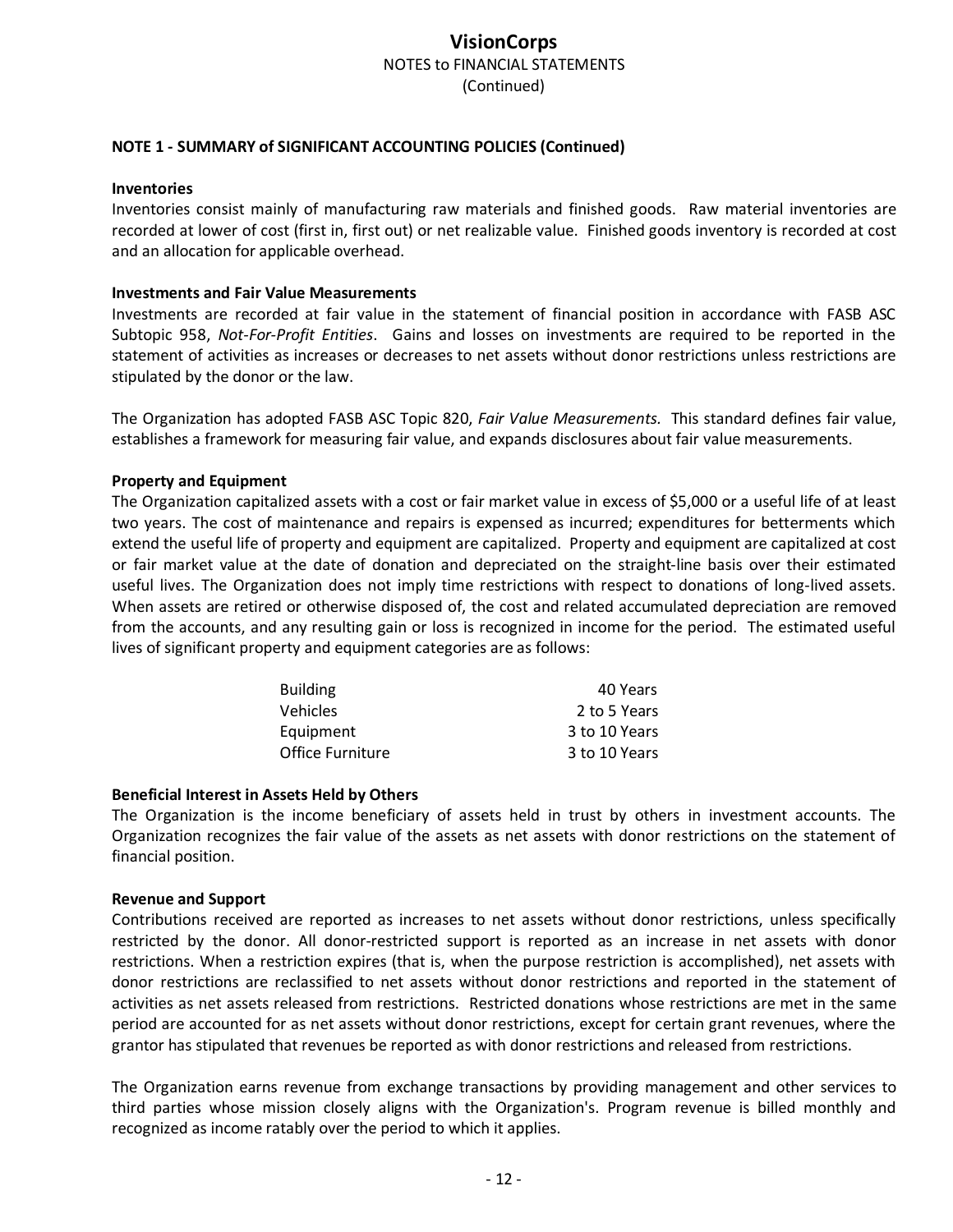#### **NOTE 1 ‐ SUMMARY of SIGNIFICANT ACCOUNTING POLICIES (Continued)**

#### **Revenue and Support (Continued)**

There were no impairment losses recorded for contract assets during the years ended September 30, 2021 and 2020. The beginning and ending contract balances are as follows:

|                     |           | September 30, |           |
|---------------------|-----------|---------------|-----------|
|                     | 2021      | 2020          | 2019      |
| Accounts Receivable | 2,243,036 | 1,873,507     | 1,431,210 |

#### **Donated Noncash Items**

Donated marketable securities and other noncash donations are recorded as contributions at their estimated fair values at the date of donation.

#### **Deferred Revenue**

The Organization recognizes deferred revenue which consists of miscellaneous revenue received for special events and was received in advance of the year in which the event is scheduled to occur. Deferred revenue was \$20,410 and \$8,107 at September 30, 2021 and 2020, respectively.

#### **Functional Expense Classification**

The Organization allocates its expenses on a functional basis among its programs and support services. Supporting services consist of development and administrative expenses. Expenses that can be identified with a specific program or support service are allocated directly according to their natural expenditure classification. Other expenses that are common to several functions are allocated based on management estimates of time spent amongst functions.

#### **Sales and Marketing**

The Organization expenses marketing costs as they are incurred.

#### **Enterprise Group Contracts**

The Organization recognizes revenues when they satisfy a performance obligation by transferring control over a product to a customer. For tangible goods contracts, the contract is considered complete upon delivery or shipment, depending upon the F.O.B. point. For service-type contracts, the contract is considered complete when services have been performed and accepted by the customer. Operating expenses, including costs and administrative expenses, are charged as incurred to operations and not allocated to contract costs.

#### **Income Tax Status and Uncertain Tax Positions**

The Organization is exempt from taxation as provided by Code Section  $501(c)(3)$  of the Internal Revenue Code (the Code). Section 501(c)(3) defines the exempt organization as being "organized and operated for religious, charitable, scientific, testing for public safety, literacy or educational purposes, or the prevention of cruelty to children or animals." In addition, the Organization has been determined by the Internal Revenue Service not to be a private foundation within the meaning of Section 509(a) of the Code.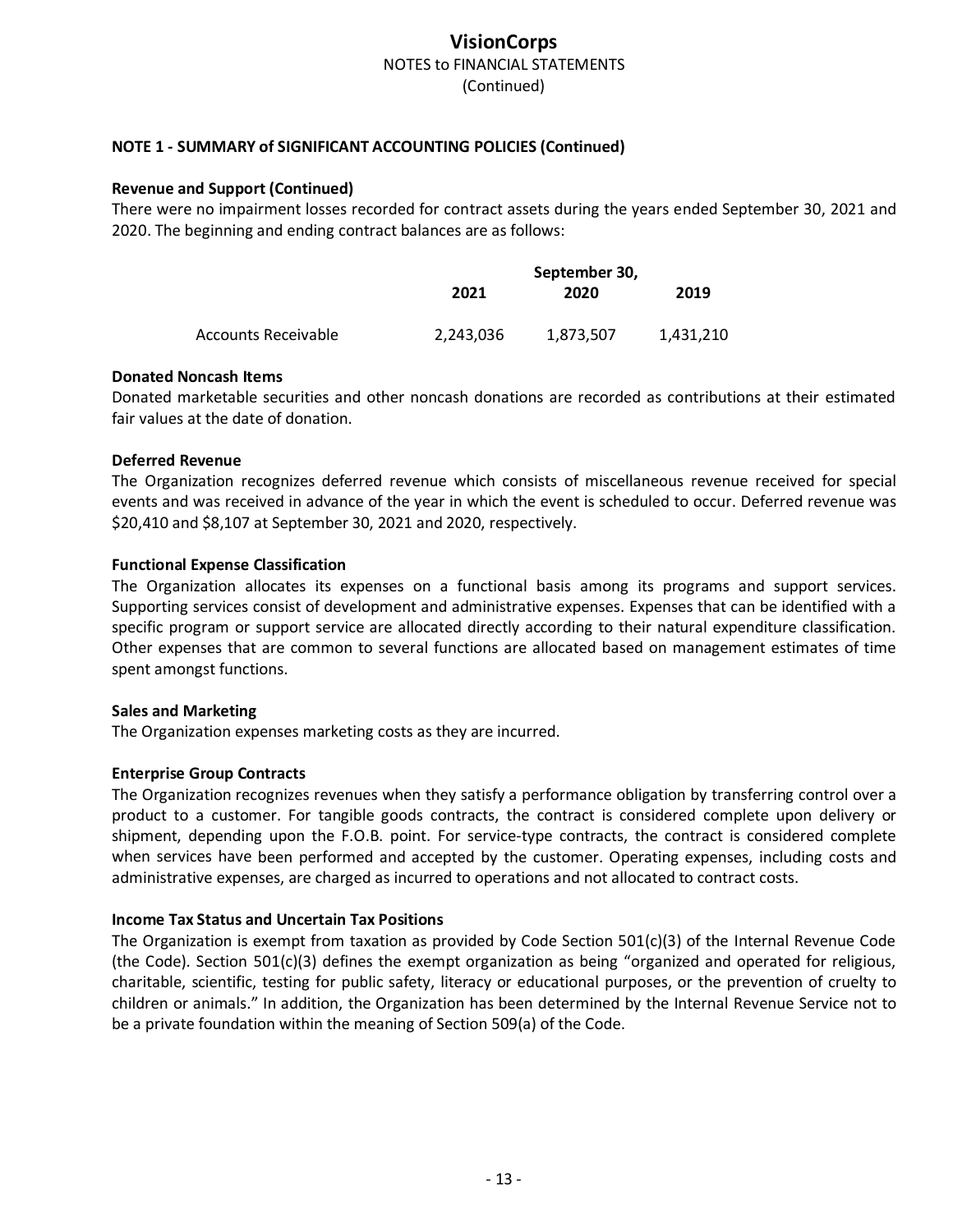#### **NOTE 1 ‐ SUMMARY of SIGNIFICANT ACCOUNTING POLICIES (Continued)**

#### **Income Tax Status and Uncertain Tax Positions (Continued)**

The Organization is not aware of any unrelated business income that would be subject to taxation. Accordingly, the Internal Revenue Service Form 990‐T will not be filed. The Organization follows the provisions of ASC Topic 740, *Income Taxes,* and is not aware of any uncertain tax positions, and accordingly, no corresponding liability, including penalties and interest, has been recorded in the accompanying financial statements.

#### **Shipping and Handling**

Shipping and handling costs are considered a fulfillment activity and are included in items for resale and shipping on the accompanying statement of functional expenses. Shipping and handling costs amounted to \$727,284 and \$752,882 for the years ended September 30, 2021 and 2020, respectively.

#### **Accounting Standards Adopted in Fiscal Year 2021**

During the current year, the Organization adopted Accounting Standards Update (ASU) 2014‐09, *Revenue from Contracts with Customers* (Topic 606), which amends the existing accounting standard for revenue recognition. The Organization has analyzed the provisions of the FASB's ASC Topic 606, and has concluded that no changes to the Organization's preexisting policies of revenue recognition are necessary to conform with the new standard. Therefore, a restatement of net assets is not necessary to apply the standard retrospectively.

#### **Accounting Standards Not Yet Adopted**

In February 2016, the FASB issued ASU No. 2016‐02, *Leases* (ASU 2016‐02), which will require lessees to recognize most leases on their balance sheet, increasing their reported assets and liabilities. This update was developed to provide financial statement users with more information about an entity's leasing activities, and will require changes in processes and internal controls. This update is effective for fiscal year ending September 30, 2023. The Organization is currently assessing the impact the adoption of ASU 2016‐02 will have on its financial statements.

#### **PPP Debt Forgiveness**

The Organization participated in the Small Business Administration's Paycheck Protection Program, whereby the Organization received loans to support payroll and other operating costs (Note 10). The proceeds are initially recognized as debt, and if conditions are met to qualify for forgiveness, subsequently recognized as income.

#### **NOTE 2 ‐ CONCENTRATION of CREDIT RISK**

Financial instruments that potentially subject the Organization to concentration of credit risk consist principally of cash deposits, investments with financial institutions, and accounts receivable. The Organization maintains its cash and cash equivalents and investments in various financial institutions where the account balances may at times exceed FDIC and SIPC insured limits. The Organization grants credit to its customers without collateral, all of whom are located in various regions throughout the United States.

Investments are exposed to various risks, such as interest rate, market, and credit risks. Due to the level of risk associated with certain investments, it is possible that changes in the value of investments could occur in the near term. Such changes could materially affect investment balances.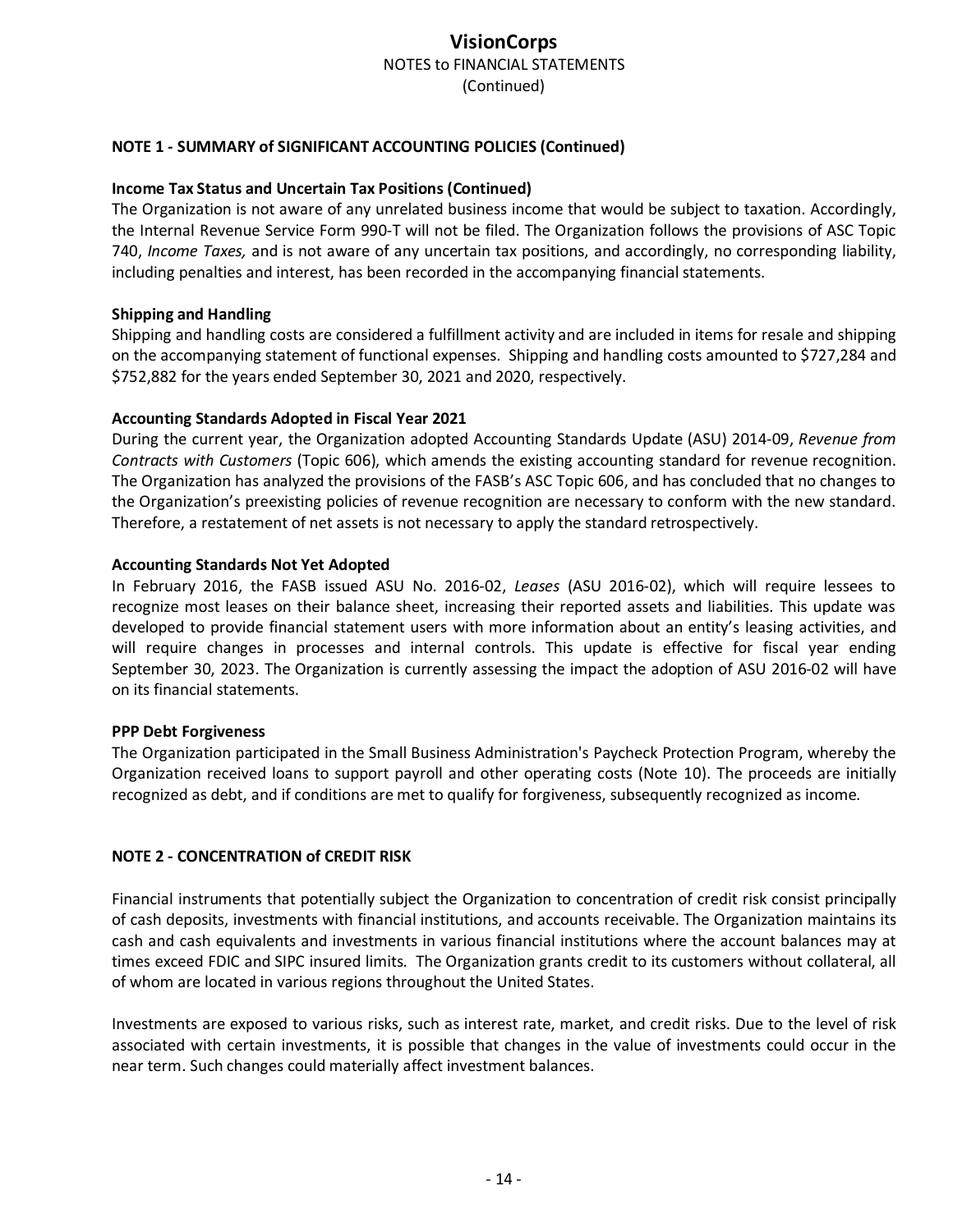#### **NOTE 3 ‐ PLEDGES and BEQUESTS RECEIVABLE**

At September 30, 2021 and 2020, the Organization's total pledges receivable were \$‐0‐ and \$192,308, respectively, which have been discounted to the estimated present value using a rate of 4%. At September 30, 2021 and 2020, the Organizations bequests receivable were \$20,737 and \$50,000, respectively, and are expected to be collected in one year. The current portion of pledges and bequests receivable and long-term portion of pledges receivable, included in the statement of financial position in the current assets and other assets section, respectively, are as follows:

|                                                            | 2021   | 2020       |
|------------------------------------------------------------|--------|------------|
| Pledges Receivable                                         | -0-    | 200,000    |
| <b>Discount</b>                                            | -0-    | (7,692)    |
| Net Present Value of Pledges Receivable                    | -0-    | 192,308    |
| <b>Current Portion of Pledges Receivable</b>               | -0-    | (192, 308) |
| Long-Term Pledges Receivable                               | -0-    | $ \Omega$  |
| <b>Bequests Receivable</b>                                 | 20,737 | 50,000     |
| <b>Current Portion of Pledges Receivable</b>               | -0-    | 192,308    |
| <b>Current Portion of Pledges and Bequests Receivables</b> | 20,737 | 242,308    |
| Receivables Due In:                                        |        |            |
| Less than One Year                                         | 20,737 | 242,308    |
|                                                            | 20,737 | 242,308    |

#### **NOTE 4 ‐ INVENTORIES**

Inventories in the Organization as of September 30, 2021 and 2020, consist of the following:

|                                            | 2021      | 2020      |
|--------------------------------------------|-----------|-----------|
| Raw Materials                              | 2,222,087 | 741.916   |
| Finished Goods/Items Held for Resale/Other | 1,131,634 | 833,855   |
|                                            | 3.353.721 | 1,575,771 |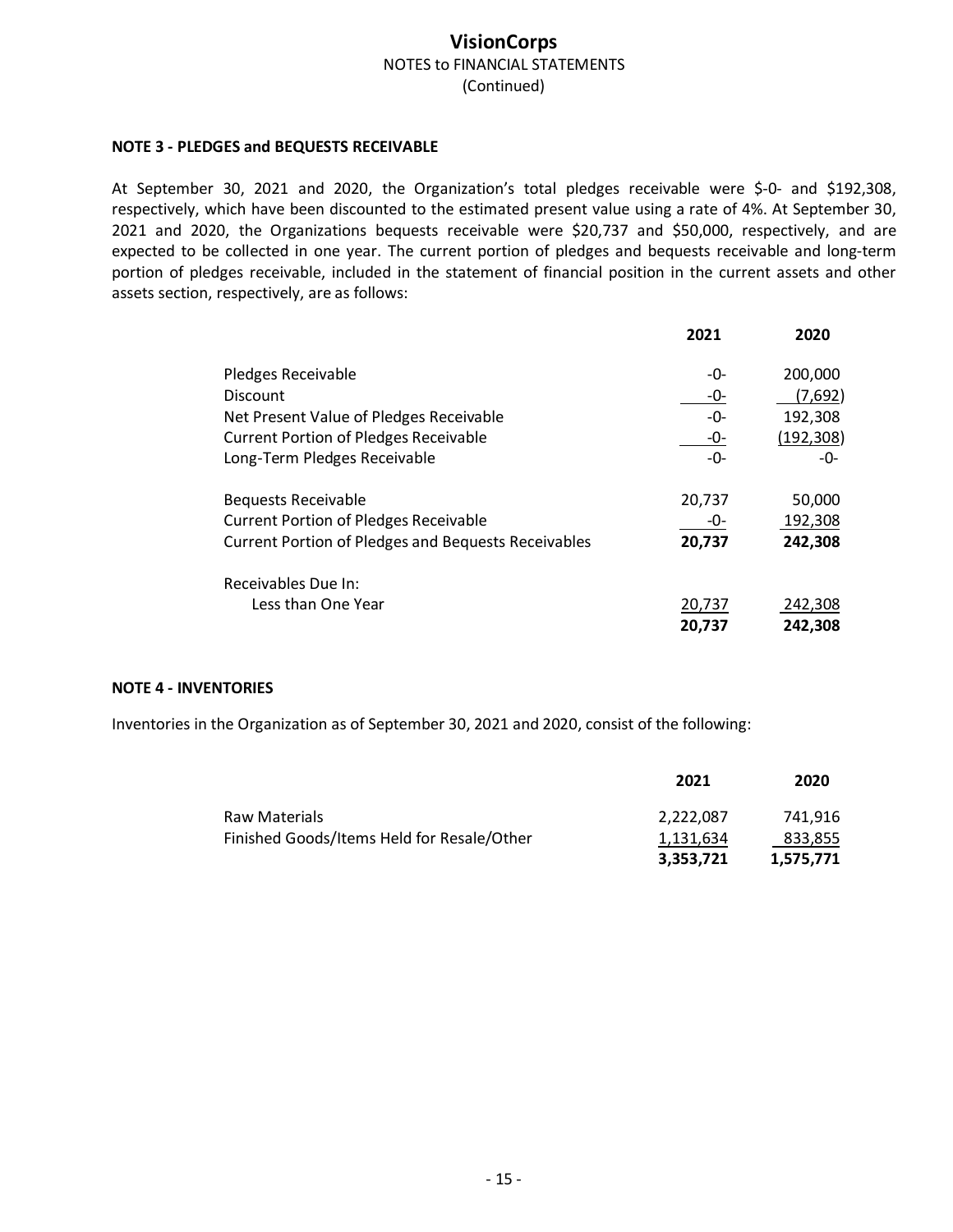#### **NOTE 5 - INVESTMENTS**

A comparison of cost and fair value of investments at September 30, 2021 and 2020, is as follows:

| 2021                                   | Cost       | <b>Fair Value</b> | <b>Unrealized Gain</b><br>(Loss) |
|----------------------------------------|------------|-------------------|----------------------------------|
| <b>Fulton Financial Advisors</b>       | 6,015,192  | 7,046,837         | 1,031,645                        |
| <b>PNC</b>                             | 6,248,545  | 7,082,409         | 833,864                          |
| <b>Fulton Scholarship</b>              | 268,038    | 333,722           | 65,684                           |
| <b>Fulton Youth Services</b>           | 531,578    | 666,072           | 134,494                          |
| <b>Fulton Short Term Fund</b>          | 2,438,632  | 2,427,461         | (11, 171)                        |
| <b>Principal Marketable Securities</b> | 18,793     | 21,519            | 2,726                            |
| <b>Vollmer Bequest</b>                 | 191,015    | 222,710           | 31,695                           |
| Peters Bequest                         | 452,577    | 649,596           | 197,019                          |
| Endowment                              | 422,641    | 524,225           | 101,584                          |
| Robert Y. Garrett, Jr. Memorial        | 14,821     | 17,966            | 3,145                            |
|                                        | 16,601,832 | 18,992,517        | 2,390,685                        |

| Cost       | <b>Fair Value</b> | <b>Unrealized Gain</b><br>(Loss) |
|------------|-------------------|----------------------------------|
| 5,713,588  | 6,057,185         | 343,597                          |
| 6,240,859  | 6,301,987         | 61,128                           |
| 247,866    | 279,620           | 31,754                           |
| 517,187    | 581,718           | 64,531                           |
| 2,440,555  | 2,443,983         | 3,428                            |
| 18,793     | 13,574            | (5,219)                          |
| 188,666    | 198,810           | 10,144                           |
| 439,512    | 579,764           | 140,252                          |
| 411,206    | 455,560           | 44.354                           |
| 13,978     | 15,094            | 1,116                            |
| 16,232,210 | 16.927.295        | 695.085                          |
|            |                   |                                  |

A breakdown of the investment income for the years ended September 30, 2021 and 2020, is as follows:

|                           | 2021      | 2020      |
|---------------------------|-----------|-----------|
| <b>Operating:</b>         |           |           |
| Interest and Dividends    | 343,422   | 447,240   |
| Investment Fees           | (98,813)  | (72, 212) |
| <b>Total Operating</b>    | 244,609   | 375,028   |
| Nonoperating:             |           |           |
| <b>Realized Gains</b>     | 613,415   | 866,625   |
| Unrealized Gain (Loss)    | 1,734,722 | (264,980) |
| <b>Total Nonoperating</b> | 2,348,137 | 601,645   |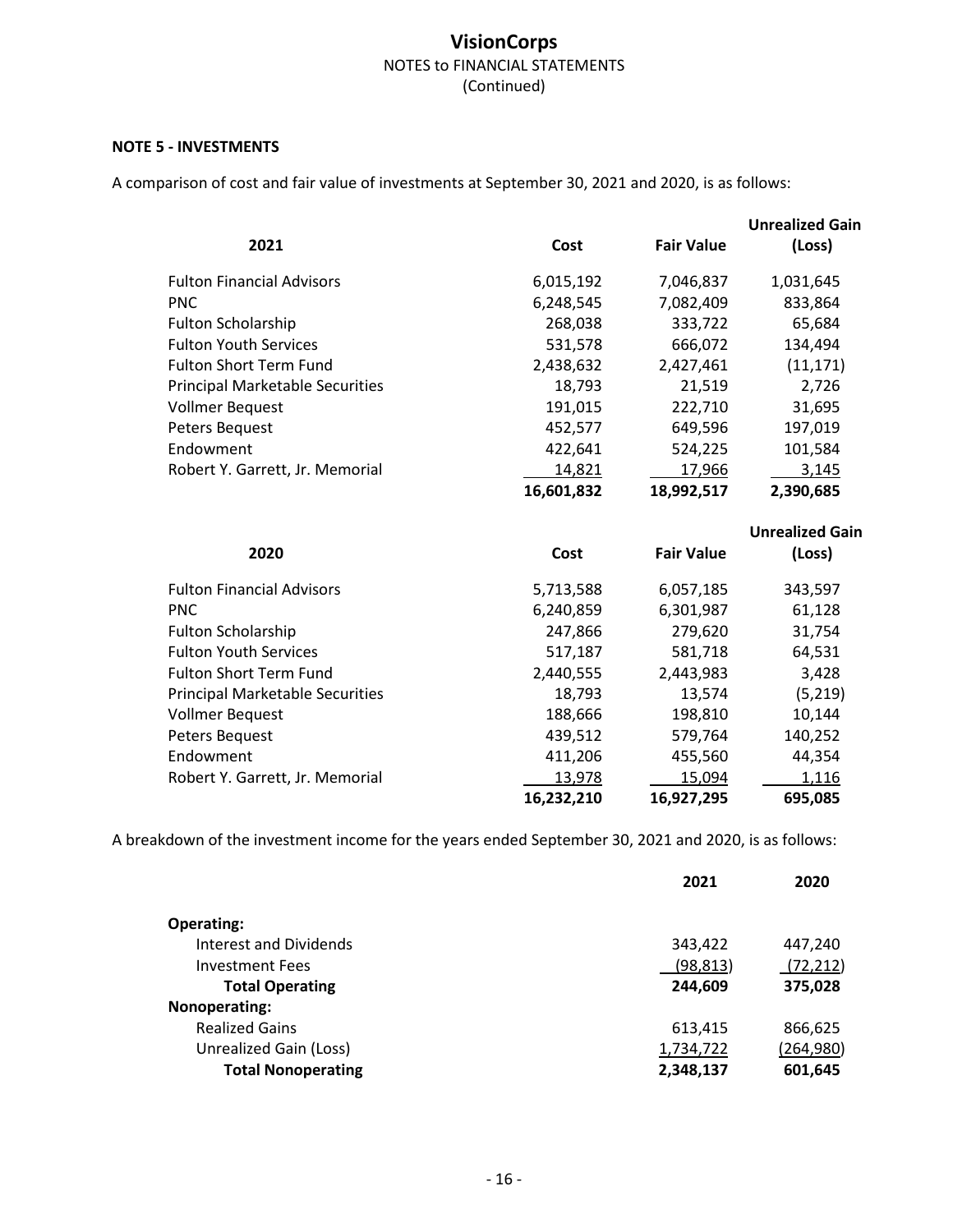#### **NOTE 6 ‐ FAIR VALUE MEASUREMENTS**

The framework for measuring fair value provides a fair value hierarchy that prioritizes the inputs to valuation techniques used to measure fair value. The hierarchy gives the highest priority to unadjusted quoted prices in active markets for identical assets or liabilities (level 1 measurements) and the lowest priority to unobservable inputs (level 3 measurements). The three levels of the fair value hierarchy under FASB ASC 820 are described as follows:

- Level 1 Inputs to the valuation methodology are adjusted quoted prices for identical assets or liabilities in active markets that the Organization has the ability to access.
- Level 2 Inputs to the valuation methodology include:
	- Quoted prices for similar assets or liabilities in active markets;
	- Quoted prices for identical or similar assets or liabilities in inactive markets;
	- Inputs other than quoted prices that are observable for the asset or liability;
	- Inputs that are derived principally from or corroborated by observable market data by correlation or other means.

If the assets or liability has a specified (contractual) term, the level 2 input must be observable for substantially the full term of the asset or liability.

Level 3 - Inputs to the valuation methodology are unobservable and significant to the fair value measurement.

The asset or liability's fair value measurement level within the fair value hierarchy is based on the lowest level of any input that is significant to the fair value measurement. Valuation techniques used need to maximize the use of observable inputs and minimize the use of unobservable inputs.

Following is a description of the valuation methodologies used for assets measured at fair value. There have been no changes in the methodologies used at September 30, 2021 and 2020.

*Fixed Income Securities:* Valued using matrix pricing techniques that value securities based on their relationship to benchmark quoted prices.

*Common Stocks and Money Market Funds:* Valued at the closing price reported in the principal market on which the individual securities are traded.

*Mutual Funds and Exchange‐Traded Funds:* Valued at the net asset value (NAV) of shares held by the Organization at year end.

*Beneficial Interests in Assets Held by Others and in Perpetual Trusts:* Valued at the present value of the estimated future cash flows of the underlying assets in trust.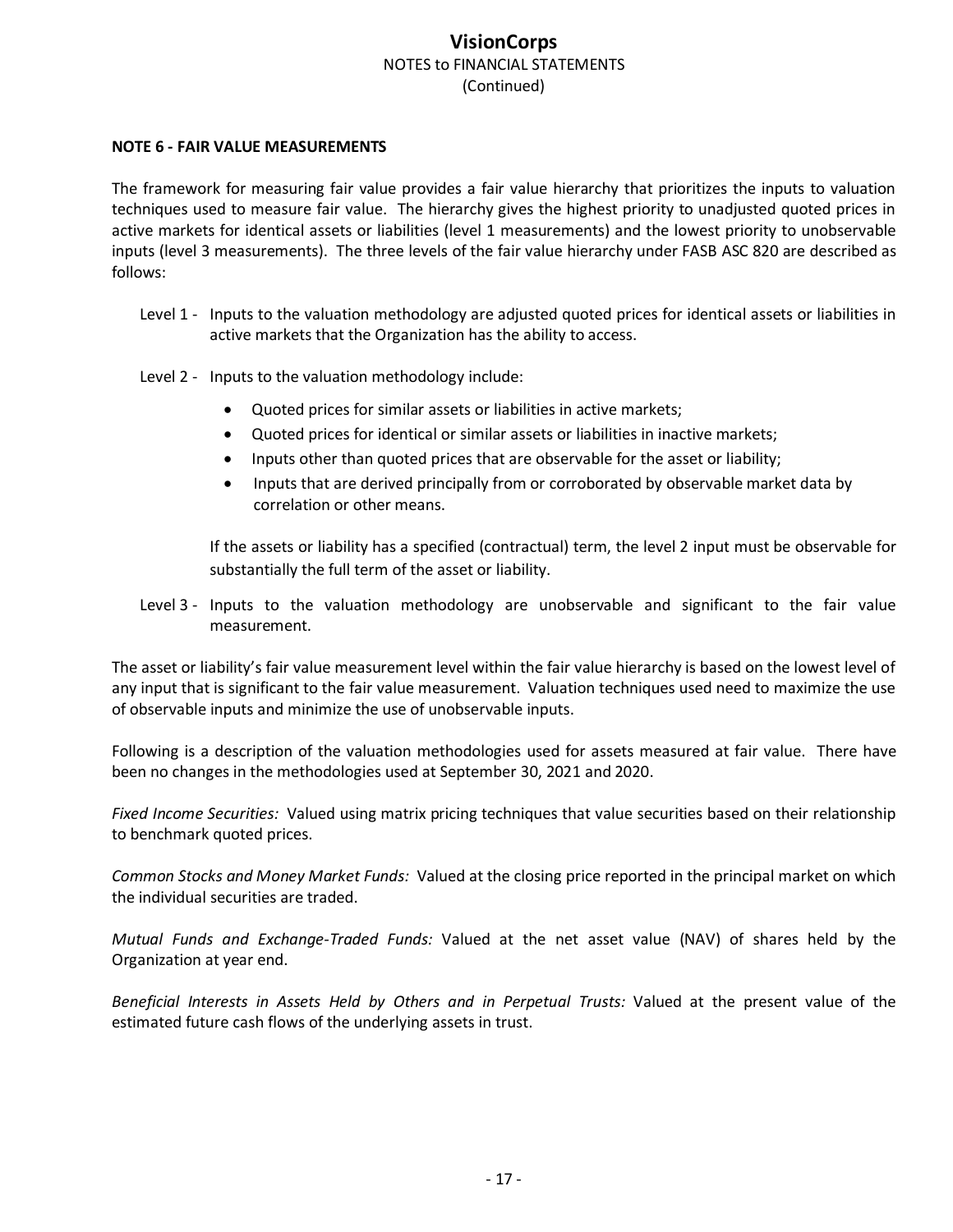#### **NOTE 6 ‐ FAIR VALUE MEASUREMENTS (Continued)**

The preceding methods described may produce a fair value calculation that may not be indicative of net realizable value or reflective of future fair values. Furthermore, although the Organization believes its valuation methods are appropriate and consistent with other market participants, the use of different methodologies or assumptions to determine the fair value of certain financial instruments could result in a different fair value measurement at the reporting date.

The following tables set forth by level, within the fair value hierarchy, the Organization's assets that are measured at fair value on a recurring basis as of September 30, 2021 and 2020:

| 2021                                                | Level 1   | Level 2   | Level 3   | Total<br><b>Fair Value</b> |
|-----------------------------------------------------|-----------|-----------|-----------|----------------------------|
| <b>ASSETS</b>                                       |           |           |           |                            |
| <b>Beneficial Interest in Assets Held by Others</b> |           |           | 193,936   | 193,936                    |
| <b>Beneficial Interest in Perpetual Trusts</b>      |           |           | 4,336,447 | 4,336,447                  |
| <b>Fixed Income Securities:</b>                     |           |           |           |                            |
| <b>US Treasury Notes</b>                            | 1,565,116 |           |           | 1,565,116                  |
| <b>Government Agency</b>                            | 324,705   |           |           | 324,705                    |
| <b>Corporate Bonds and Notes</b>                    |           | 1,092,108 |           | 1,092,108                  |
| <b>Mutual Funds and Money Market Funds:</b>         |           |           |           |                            |
| Alternative and Liquid Real Assets                  | 335,100   |           |           | 335,100                    |
| Equity                                              | 403,503   |           |           | 403,503                    |
| <b>International and Emerging Markets</b>           | 1,436,355 |           |           | 1,436,355                  |
| Large Cap                                           | 1,629,325 |           |           | 1,629,325                  |
| Small Cap/Mid Cap                                   | 1,029,369 |           |           | 1,029,369                  |
| Money Market                                        | 727,162   |           |           | 727,162                    |
| <b>Fixed Income Mutual Funds</b>                    | 4,100,164 |           |           | 4,100,164                  |
| <b>Exchange-Traded Funds:</b>                       | 2,246,865 |           |           | 2,246,865                  |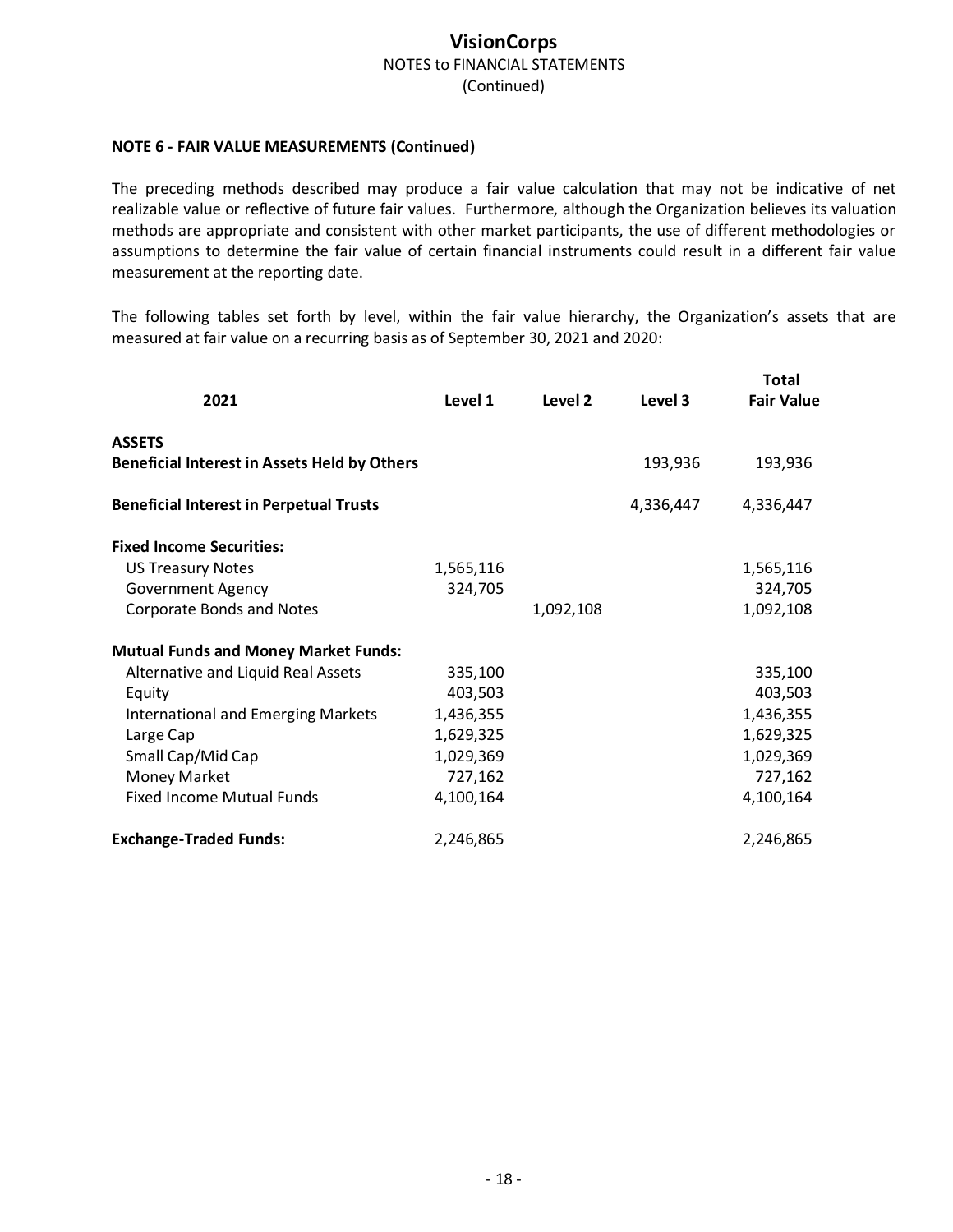## **NOTE 6 ‐ FAIR VALUE MEASUREMENTS (Continued)**

|                                                                      |            |           |           | <b>Total</b>      |
|----------------------------------------------------------------------|------------|-----------|-----------|-------------------|
| 2021                                                                 | Level 1    | Level 2   | Level 3   | <b>Fair Value</b> |
| <b>Common Stocks:</b>                                                |            |           |           |                   |
| <b>Consumer Staples</b>                                              | 270,638    |           |           | 270,638           |
| <b>Consumer Discretionary</b>                                        | 518,301    |           |           | 518,301           |
| Energy                                                               | 78,695     |           |           | 78,695            |
| Financial                                                            | 610,326    |           |           | 610,326           |
| Healthcare                                                           | 621,336    |           |           | 621,336           |
| Industrials                                                          | 379,780    |           |           | 379,780           |
| Materials                                                            | 109,741    |           |           | 109,741           |
| <b>Real Estate</b>                                                   | 74,819     |           |           | 74,819            |
| Technology                                                           | 1,012,539  |           |           | 1,012,539         |
| Telecom                                                              | 308,055    |           |           | 308,055           |
| <b>Utilities</b>                                                     | 118,515    |           |           | 118,515           |
|                                                                      | 17,900,409 | 1,092,108 | 4,530,383 | 23,522,900        |
|                                                                      |            |           |           | <b>Total</b>      |
| 2020                                                                 | Level 1    | Level 2   | Level 3   | <b>Fair Value</b> |
| <b>ASSETS</b><br><b>Beneficial Interest in Assets Held by Others</b> |            |           | 212,051   | 212,051           |
| <b>Beneficial Interest in Perpetual Trusts</b>                       |            |           | 3,862,397 | 3,862,397         |
| <b>Fixed Income Securities:</b>                                      |            |           |           |                   |
| <b>US Treasury Notes</b>                                             | 1,776,709  |           |           | 1,776,709         |
| <b>Certificate of Deposits</b>                                       | 503,408    |           |           | 503,408           |
| <b>Corporate Bonds and Notes</b>                                     |            | 460,543   |           | 460,543           |
| <b>Mutual Funds and Money Market Funds:</b>                          |            |           |           |                   |
| Alternative and Liquid Real Assets                                   | 348,421    |           |           | 348,421           |
| Equity                                                               | 348,248    |           |           | 348,248           |
| <b>International and Emerging Markets</b>                            | 896,692    |           |           | 896,692           |
| Large Cap                                                            | 1,592,516  |           |           | 1,592,516         |
| Small Cap/Mid Cap                                                    | 794,869    |           |           | 794,869           |
| Money Market                                                         | 1,070,873  |           |           | 1,070,873         |
| <b>Fixed Income Mutual Funds</b>                                     | 4,134,697  |           |           | 4,134,697         |
| <b>Exchange-Traded Funds:</b>                                        | 1,806,324  |           |           | 1,806,324         |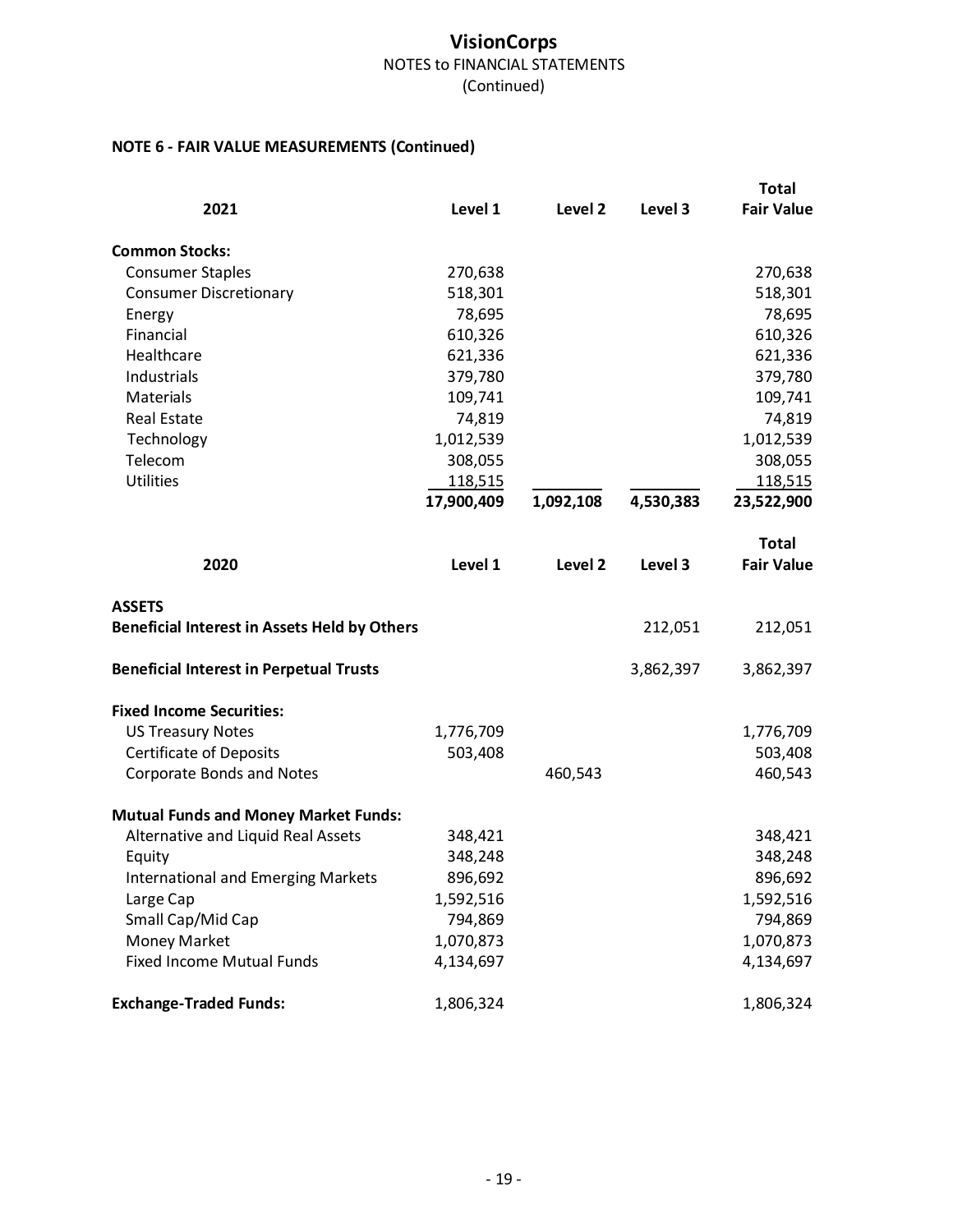#### **NOTE 6 ‐ FAIR VALUE MEASUREMENTS (Continued)**

|            |         |           | <b>Total</b>      |  |
|------------|---------|-----------|-------------------|--|
| Level 1    | Level 2 | Level 3   | <b>Fair Value</b> |  |
|            |         |           |                   |  |
| 244,048    |         |           | 244,048           |  |
| 345,576    |         |           | 345,576           |  |
| 44,542     |         |           | 44,542            |  |
| 399,761    |         |           | 399,761           |  |
| 551,486    |         |           | 551,486           |  |
| 323,158    |         |           | 323,158           |  |
| 98,731     |         |           | 98,731            |  |
| 38,279     |         |           | 38,279            |  |
| 780,825    |         |           | 780,825           |  |
| 260,304    |         |           | 260,304           |  |
| 107,285    |         |           | 107,285           |  |
| 16,466,752 | 460,543 | 4,074,448 | 21,001,743        |  |
|            |         |           |                   |  |

#### **Level 1 and 2 Transfers**

No transfers in and out of levels 1 and 2 occurred during the years ended September 30, 2021 and 2020.

#### **Level 3 Gains and Losses**

The following table sets forth a summary of changes in the fair values of the Organization's level 3 assets for the years ended September 30, 2021 and 2020:

|                              | <b>Beneficial Interest</b><br>In Assets Held | <b>Beneficial Interest</b><br>in |
|------------------------------|----------------------------------------------|----------------------------------|
|                              | by Others                                    | <b>Perpetual Trusts</b>          |
| Balance - September 30, 2019 | 215,755                                      | 3,815,455                        |
| Net Investment Income        | 14,668                                       | 215,208                          |
| <b>Distributions</b>         | (18, 372)                                    | (168, 266)                       |
| Balance - September 30, 2020 | 212,051                                      | 3,862,397                        |
| Net Investment Income        | 21,687                                       | 655,727                          |
| <b>Distributions</b>         | (39, 802)                                    | (181, 677)                       |
| Balance - September 30, 2021 | 193,936                                      | 4,336,447                        |

These gains are reported as changes in the value of beneficial interest in assets held by others and in perpetual trusts in the accompanying financial statements.

The following table sets forth, by level within the fair value hierarchy, the Organization's assets and liabilities that are measured at fair value on a non‐recurring basis as of September 30, 2021: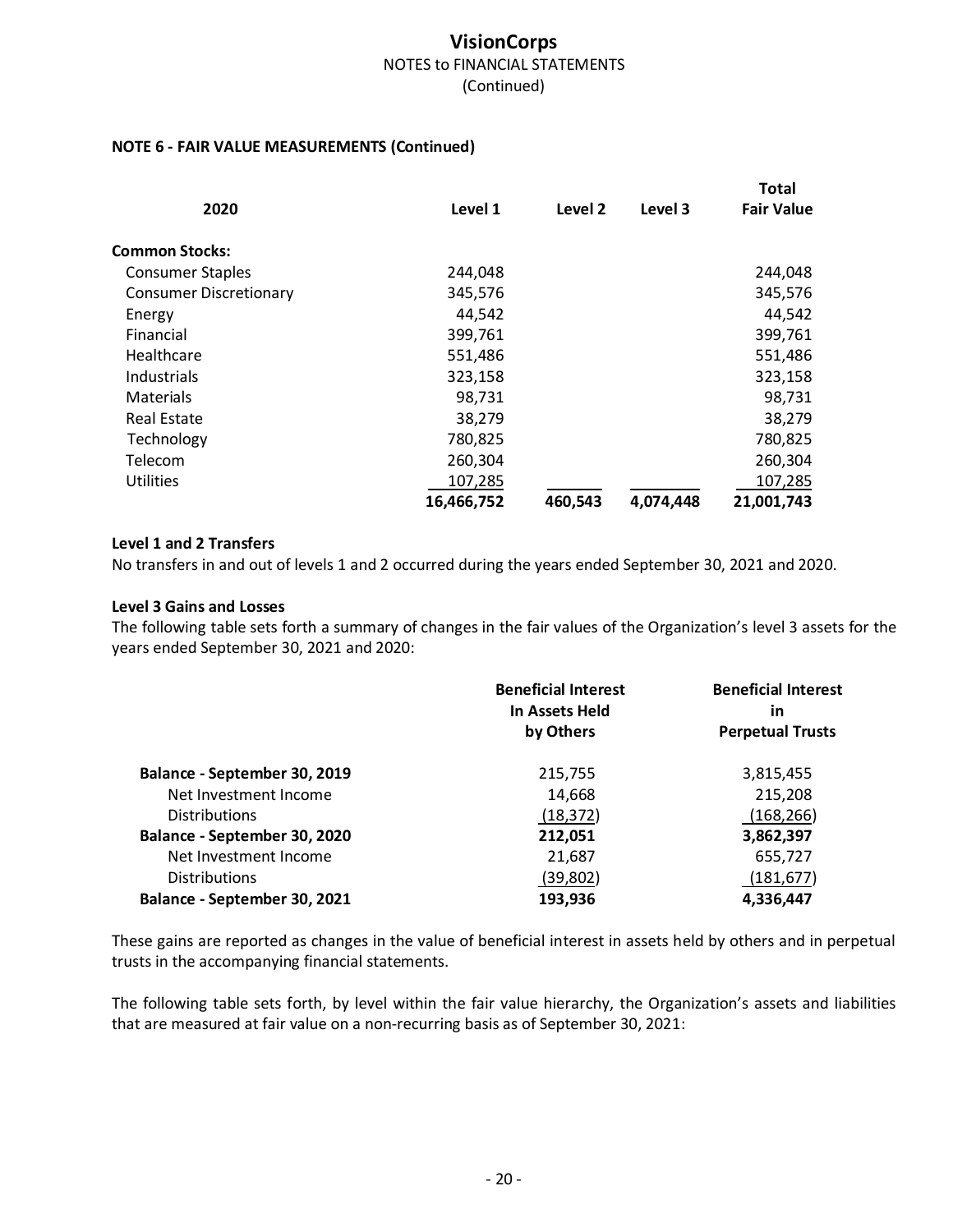## **NOTE 6 ‐ FAIR VALUE MEASUREMENTS (Continued)**

| 2021                                             | Level 1 | Level 2 | Level 3 | <b>Total</b><br><b>Fair Value</b> |
|--------------------------------------------------|---------|---------|---------|-----------------------------------|
| Assets:<br><b>Bequests Receivable</b>            | -0-     | -0-     | 20,737  | 20,737                            |
| Liabilities:<br><b>Charitable Gift Annuities</b> | -0-     | -0-     | 139,677 | 139,677                           |

The following table sets forth by level, within the fair value hierarchy, the Organization's assets and liabilities that are measured at fair value on a non‐recurring basis as of September 30, 2020:

| 2020                             | Level 1 | Level 2 | Level 3 | <b>Total</b><br><b>Fair Value</b> |
|----------------------------------|---------|---------|---------|-----------------------------------|
|                                  |         |         |         |                                   |
| Assets:                          |         |         |         |                                   |
| <b>Bequests Receivable</b>       | -0-     | -0-     | 50,000  | 50,000                            |
| <b>Pledges Receivable</b>        | -0-     | -0-     | 200,000 | 200,000                           |
| Discounts on Pledges Received    | $-0-$   | $-0$ -  | (7,692) | (7,692)                           |
|                                  | -0-     | -0-     | 242,308 | 242,308                           |
| Liabilities:                     |         |         |         |                                   |
| <b>Charitable Gift Annuities</b> | -0-     | -0-     | 201,494 | 201,494                           |

The following table sets forth a summary of changes in the fair values of the Organizations level 3 assets measured at fair value on a non‐recurring basis for the year ended September 30, 2021:

|                                       | <b>Pledges and</b>         | Charitable            |
|---------------------------------------|----------------------------|-----------------------|
|                                       | <b>Bequests Receivable</b> | <b>Gift Annuities</b> |
| Balance - September 30, 2019          | 478,454                    | 49,065                |
| Liabilities Assumed                   | -0-                        | 16,521                |
| Payments on Charitable Gift Annuities | -0-                        | (67, 715)             |
| Pledges Collected                     | (200,000)                  | -0-                   |
| Bequests Recorded/Recognized          | 50,000                     | -0-                   |
| <b>Bequests Collected</b>             | (101, 235)                 | -0-                   |
| Change in Present Value Discount      | 15,089                     | 203,623               |
| Balance - September 30, 2020          | 242,308                    | 201,494               |
| Payments on Charitable Gift Annuities | -0-                        | (81, 783)             |
| <b>Pledges Collected</b>              | (200,000)                  | -0-                   |
| Bequests Recorded/Recognized          | 20,737                     | -0-                   |
| <b>Bequests Collected</b>             | (50,000)                   | -0-                   |
| Change in Present Value Discount      | 7,692                      | 19,966                |
| Balance - September 30, 2021          | 20,737                     | 139,677               |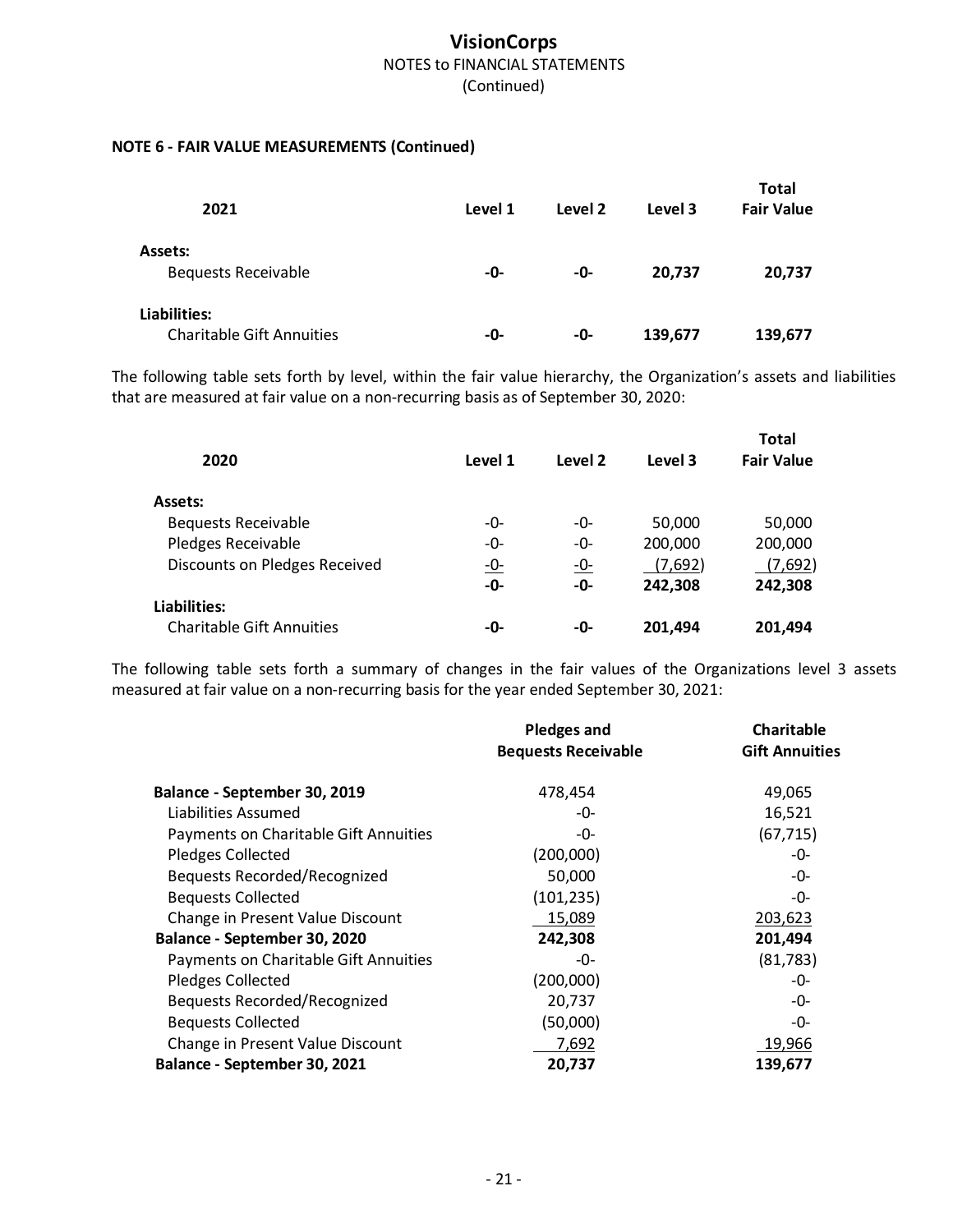#### **NOTE 6 ‐ FAIR VALUE MEASUREMENTS (Continued)**

The fair values of charitable gift annuities are determined based upon discounted expected future cash flows over the actuarially determined life expectancies of the annuitants. The fair values of pledges receivable are determined based on discounted expected future cash flows, using a risk free rate of return. The risk free rate is used because the risk of uncollectibility is already reflected in an allowance. This methodology is an application of the income approach.

#### **NOTE 7 ‐ PROPERTY and EQUIPMENT**

Property and equipment as of September 30, 2021 and 2020, are as follows:

|            | <b>Accumulated</b>  | <b>Net</b>        |
|------------|---------------------|-------------------|
| Cost       | <b>Depreciation</b> | <b>Book Value</b> |
| 763,148    | 189,393             | 573,755           |
| 373,231    | 276,340             | 96,891            |
| 1,804,019  | 1,364,736           | 439,283           |
| 56,570     | 49,053              | 7,517             |
| 12,377,095 | 5,992,781           | 6,384,314         |
| 119,905    | 118,963             | 942               |
| 315,381    | -0-                 | 315,381           |
| 15,809,349 | 7,991,266           | 7,818,083         |
|            | <b>Accumulated</b>  | <b>Net</b>        |
| Cost       | <b>Depreciation</b> | <b>Book Value</b> |
| 1,020,925  | 919,940             | 100,985           |
| 368,905    | 262,583             | 106,322           |
| 1,824,125  | 1,405,111           | 419,014           |
| 105,705    | 96,236              | 9,469             |
| 12,510,367 | 5,811,685           | 6,698,682         |
| 119,905    | 116,366             | 3,539             |
| 315,381    | -0-                 | 315,381           |
| 16,265,313 | 8,611,921           | 7,653,392         |
|            |                     |                   |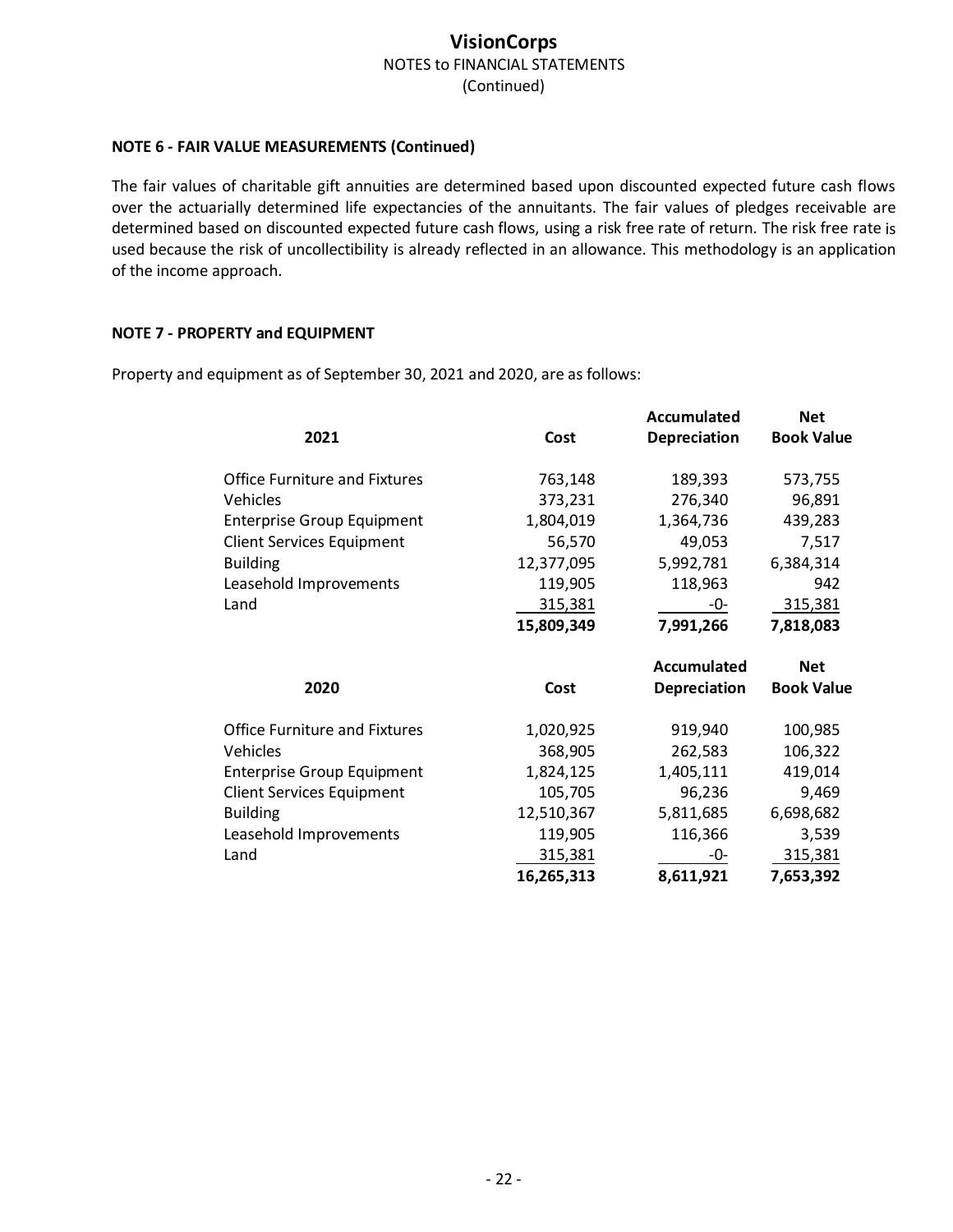#### **NOTE 8 ‐ BENEFICIAL INTEREST in ASSETS HELD by OTHERS**

The Organization has beneficial interest in assets held by York Foundation. These beneficial interests were received in 2017 and 2018. The assets are held in endowed component trust funds (the Funds) for the benefit of the Organization. The assets for the Funds were originally transferred to York Foundation by ForSight Vision, at which time ForSight Vision granted York Foundation variance power to use the Funds for other purposes in certain circumstances. The ultimate disposition of the Funds is at the discretion of York Foundation's Board of Directors. The Organization is the beneficiary of the Funds and receives distributions of income, subject to York Foundation's spending policy. Distributions of \$3,101 and \$3,051 were recorded as trust income for the years ended September 30, 2021 and 2020, respectively, on the statement of activities. The fair value of the assets was estimated at \$86,673 and \$65,631 at September 30, 2021 and 2020, respectively. These assets are considered net assets with donor restrictions on the statement of financial position.

The Organization has other beneficial interest in assets held by others which were received in 2017 and 2018. The assets for these beneficial interests are held by local banks whereby funds will be distributed in accordance with an established payment schedule. The Organization has the irrevocable right to receive a proportional share of the principal from the trust. Distributions from the trust will be expended by the Organization in any way that is consistent with its mission. There were no distributions received from the trusts for the years ended September 30, 2021 and 2020. The fair value of the assets was \$107,263 and \$146,420 at September 30, 2021 and 2020, respectively. These assets are considered net assets with donor restrictions on the statement of financial position.

#### **NOTE 9 ‐ BENEFICIAL INTEREST in PERPETUAL TRUSTS**

Investments for the trusts significantly benefiting the Organization are included on the following schedules as of September 30, 2021 and 2020. The Organization is an income beneficiary of the trusts noted below in the capacity of trusts under will.

|      |                                 | Value           | <b>Fair Values</b>         |                                    |                 |              | <b>Income</b>               |
|------|---------------------------------|-----------------|----------------------------|------------------------------------|-----------------|--------------|-----------------------------|
| 2021 | Organization<br><b>Interest</b> | at<br>Inception | Cash<br><b>Equivalents</b> | <b>Fixed</b><br><b>Investments</b> | <b>Equities</b> | <b>Total</b> | Net of<br><b>Trust Fees</b> |
|      | Less than 10%                   | 5,223,746       | 8,470                      | 108,667                            | 244.145         | 361.282      | 16,227                      |
|      | $10 - 20%$                      | 11,734,417      | 40,577                     | 505,472                            | 1,355,222       | 1,901,271    | 69,885                      |
|      | $20 - 30%$                      | 1,003,030       | 25,569                     | 172,654                            | 734,935         | 933,158      | 34,239                      |
|      | $30 - 40%$                      | 1,411,221       | 5,655                      | 162,296                            | 359,029         | 526,980      | 25,479                      |
|      | 40 - 50%                        | 238,600         | 685                        | 31,652                             | 70,309          | 102,646      | 5,223                       |
|      | 50% and Greater                 | 515,186         | 14,589                     | 57,845                             | 438,676         | 511,110      | 22,834                      |
|      |                                 |                 | 95,545                     | 1,038,586                          | 3,202,316       | 4,336,447    | 173,887                     |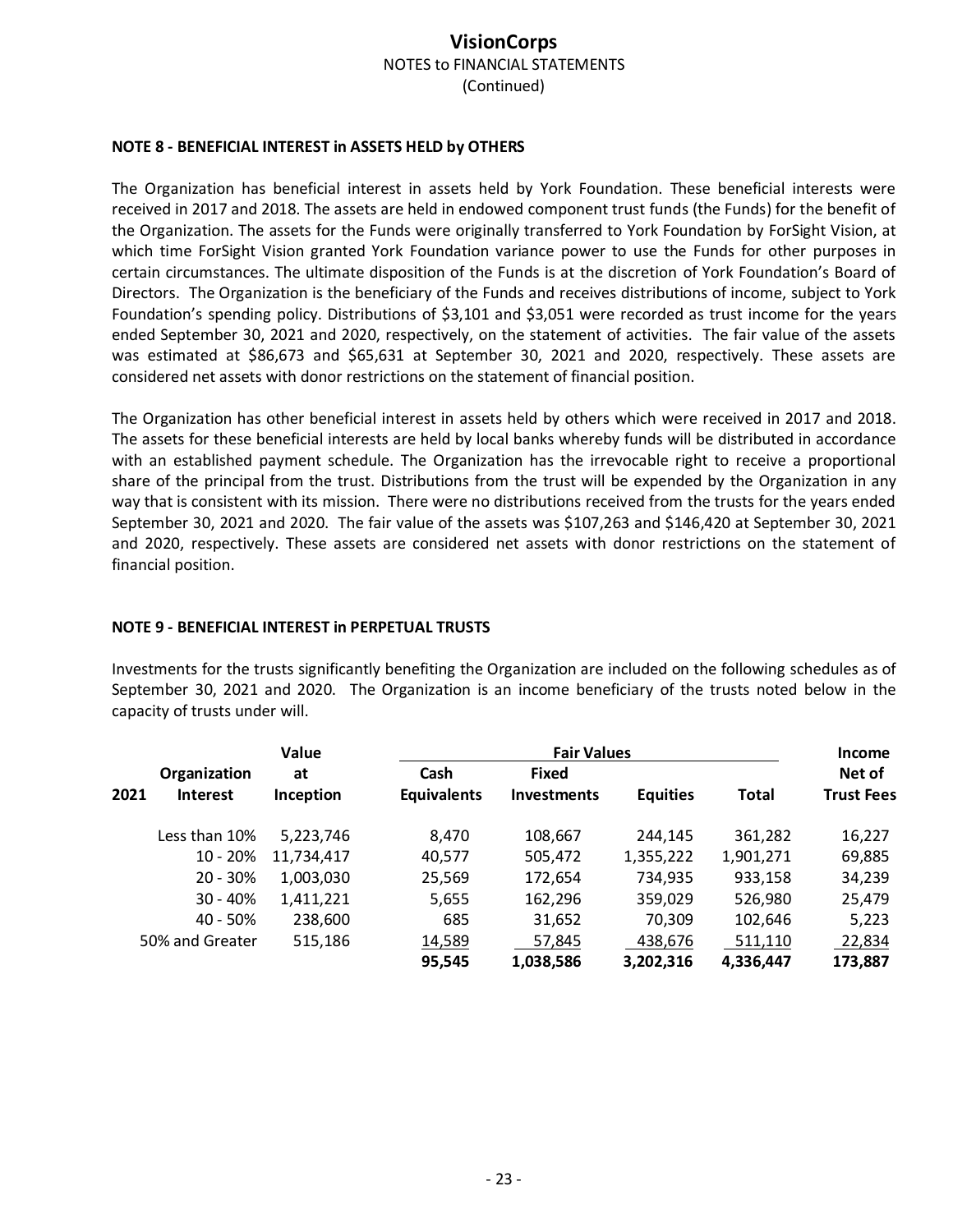|                                         | Value                  | <b>Fair Values</b>         |                                    |                 | <b>Income</b> |                             |
|-----------------------------------------|------------------------|----------------------------|------------------------------------|-----------------|---------------|-----------------------------|
| Organization<br>2020<br><b>Interest</b> | at<br><b>Inception</b> | Cash<br><b>Equivalents</b> | <b>Fixed</b><br><b>Investments</b> | <b>Equities</b> | Total         | Net of<br><b>Trust Fees</b> |
| Less than 10%                           | 5,223,746              | 8,326                      | 108,243                            | 209,830         | 326,399       | 15,287                      |
| $10 - 20%$                              | 11,734,417             | 35,235                     | 506,667                            | 1,122,050       | 1,663,952     | 70,103                      |
| $20 - 30%$                              | 1,003,030              | 60,326                     | 160,565                            | 589,887         | 810,778       | 25,084                      |
| $30 - 40%$                              | 1,411,221              | 12,364                     | 159,608                            | 308,709         | 480,681       | 24,327                      |
| 40 - 50%                                | 238,600                | 618                        | 31,259                             | 62,391          | 94,268        | 4,758                       |
| 50% and Greater                         | 515,186                | 13,068                     | 65,211                             | 408,040         | 486,319       | 22,834                      |
|                                         |                        | 129,937                    | 1,031,553                          | 2,700,907       | 3,862,397     | 162,393                     |

#### **NOTE 9 ‐ BENEFICIAL INTEREST in PERPETUAL TRUSTS (Continued)**

In accordance with accounting principles generally accepted in the United States of America, the Organization recognizes its beneficial interests in these perpetual trusts as an asset and any change in market value of trust assets from year to year on the statement of activities. The asset held in trust is recorded at its fair value which is deemed to approximate the present value of estimated future cash receipts. The changes in value of the beneficial interest in perpetual trusts for the years ended September 30, 2021 and 2020, were \$474,050 and \$46,942, respectively.

#### **NOTE 10 ‐ NOTES PAYABLE and LINE of CREDIT and COLLATERAL ASSIGNMENTS and GUARANTEE AGREEMENT**

The Organization has a \$5,000,000 operating line of credit with Fulton Bank which has no set maturity date. The line bears interest at the one‐month London Interbank Offered Rate (LIBOR) plus 1.25%. The line is secured by investment assets held by the Organization with a fair value of \$7,046,837 at September 30, 2021. Under this agreement, the Organization must maintain certain debt to collateral ratios. Additionally, the Organization must not sell, offer to sell, or otherwise transfer any of the collateral. The outstanding balance on the line of credit was \$‐0‐ at September 30, 2021 and 2020.

The Organization has a \$3,900,000 operating line of credit with PNC Bank which expires June 2026. This line bears interest at a floating rate equal to the daily London Interbank Offered Rate (LIBOR) plus 1.25%. The line is secured by investment assets held by the Organization with a fair value of \$7,082,409 at September 30, 2021. Under this agreement, the Organization must maintain certain debt to collateral ratios. The outstanding balance on the line of credit was \$237,750 at September 30, 2021 and 2020.

In April 2020, the Organization received a loan of \$1,353,900 under the Paycheck Protection Program (PPP) from the Small Business Administration (SBA) with funding provided by the federal government under the Coronavirus Aid, Relief and Economic Security Act (CARES Act) which was passed on March 27, 2020. The loan bears interest at 1% with a two year repayment term, with a six month deferral of principal payments. The Organization applied for and received forgiveness under the Paycheck Protection Program. Refer to PPP Debt Forgiveness in Note 1 for more detail.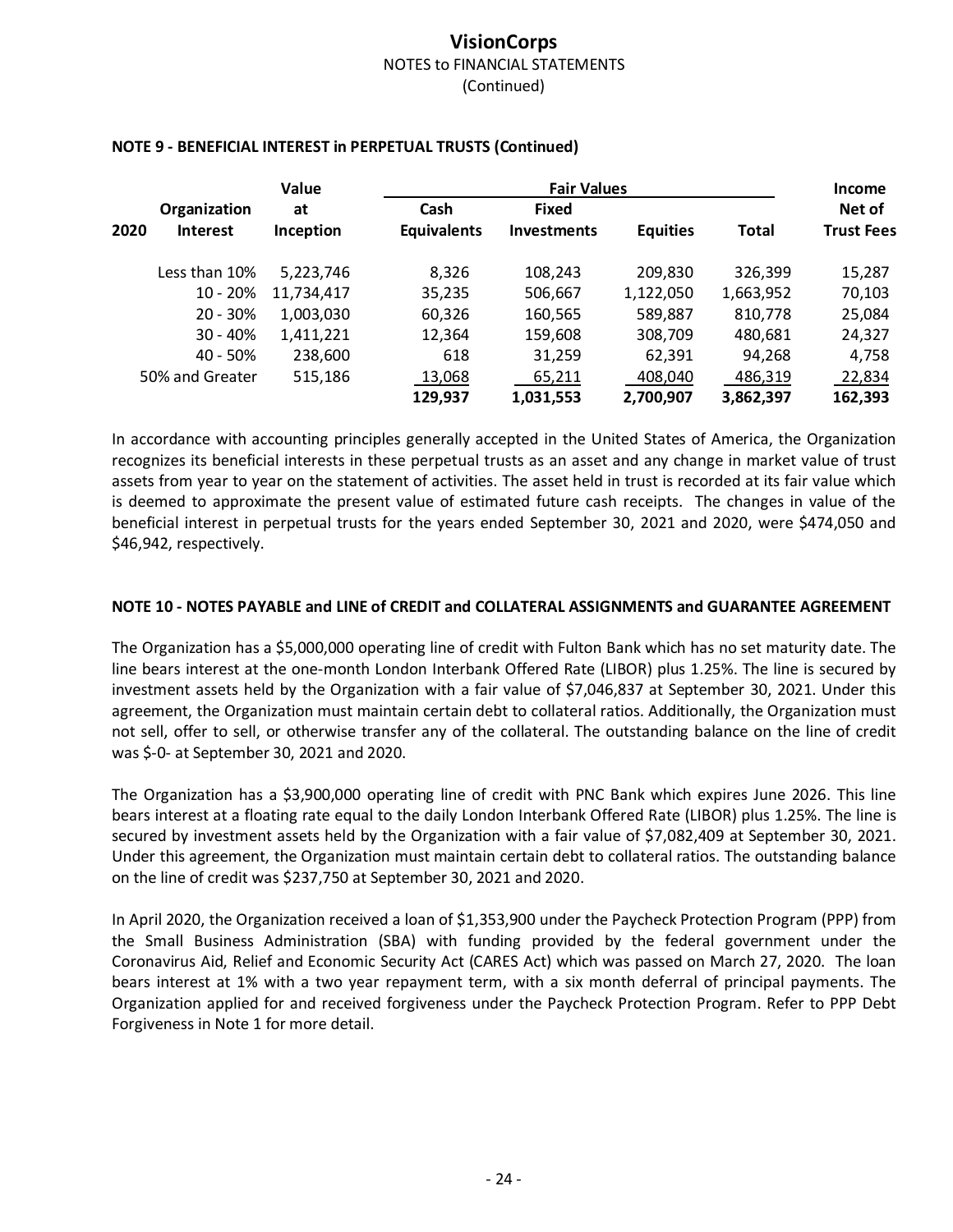### **NOTE 10 ‐ NOTES PAYABLE and LINE of CREDIT and COLLATERAL ASSIGNMENTS and GUARANTEE AGREEMENT (Continued)**

In February 2021, the Organization received a loan of \$1,392,601 under the Paycheck Protection Program (PPP) from the Small Business Administration (SBA) with funding provided by the federal government under the Coronavirus Aid, Relief and Economic Security Act (CARES Act) which was passed on March 27, 2020. The loan bears interest at 1% with a five year repayment term. The Organization plans to apply for forgiveness under the Paycheck Protection Program. If the Organization is legally released from any or all amount of the loan, the liability will be derecognized and a gain on loan extinguishment will be recorded.

Aggregate maturities on notes payable, without regard to amounts that may be forgiven, for the years ending September 30, 2021, are as follows:

| 2022 | 170,709   |
|------|-----------|
| 2023 | 381,638   |
| 2024 | 385,472   |
| 2025 | 389,345   |
| 2026 | 65,437    |
|      | 1,392,601 |

The Organization expenses all interest costs as they are incurred. Interest cost incurred was \$2,788 and \$6,976 for the years ended September 30, 2021 and 2020, respectively.

#### **NOTE 11 ‐ CHARITABLE GIFT ANNUITIES**

On July 2, 2010, the Organization received a contribution of \$10,000 from an individual for unrestricted use, of which \$4,090 was recorded as a charitable gift annuity liability, which was the present value of the annuity. Under the agreement, \$215 is paid quarterly to the beneficiary. In calculating present value of the liability, the discount rate used was 3.4%. The obligation for the annuity was \$‐0‐ at September 30, 2021 and 2020. Amortization of the discount of the liability was \$‐0‐ and \$9 for the years ended September 30, 2021 and 2020, respectively.

On June 24, 2016, the Organization received a contribution of \$750,000 from an individual for unrestricted use, of which \$233,842 was recorded as a charitable gift annuity liability, which was the present value of the annuity. Under the agreement, \$16,875 is paid quarterly to the beneficiary. In calculating present value of the liability, the discount rate used was 1.8%. Due to change in life expectancy, the obligation has been recalculated for September 30, 2021 and thereafter. The obligation for the annuity was \$126,761 and \$184,973 at September 30, 2021 and 2020, respectively. Amortization of the discount of the liability was \$9,288 and \$1,766 for the years ended September 30, 2021 and 2020, respectively.

On September 15, 2020, the Organization received a contribution of \$50,000 from an individual for the technology fund, of which \$16,521 was recorded as a charitable gift annuity liability, which was the present value of the annuity. Under the agreement, \$1,075 is paid quarterly to the beneficiary. In calculating present value of the liability, the discount rate used was 0.6%. The obligation for the annuity was \$12,916 and \$16,521 at September 30, 2021 and 2020, respectively. Amortization of the discount of the liability was \$695 and \$‐0‐ for the years ended September 30, 2021 and 2020, respectively.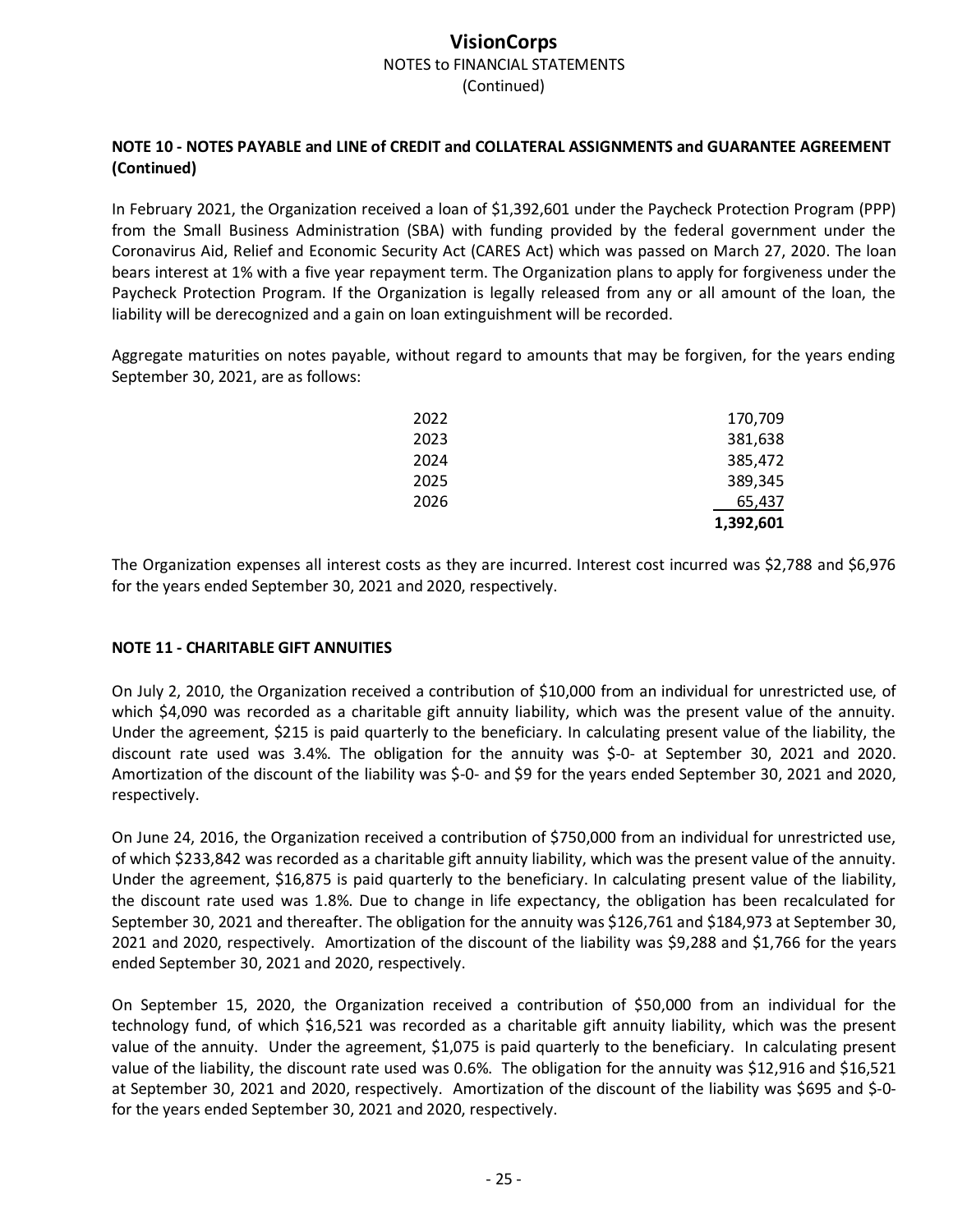#### **NOTE 12 ‐ FEES for SERVICES**

The Organization receives a yearly grant for preschool early intervention services from the Lancaster‐Lebanon Intermediate Unit #13. Total received from the Lancaster‐Lebanon Intermediate Unit #13 during the fiscal years ended September 30, 2021 and 2020, was \$18,704 and \$28,775, respectively.

The Organization is under a contract agreement with the offices of behavioral health and mental health services of Lancaster and Lebanon counties for the preschool program. The Organization is reimbursed based on the number of hours services are rendered to preschool children. The Organization received \$46,883 and \$29,522 under these contracts for the fiscal years ended September 30, 2021 and 2020, respectively.

Total other fees for services and grants received amounted to \$181,355 and \$162,788 for the fiscal years ended September 30, 2021 and 2020, respectively.

The disbursement of funds received under these contracts generally requires compliance with terms and conditions specified in the contracts and is subject to audit by the contracting agencies. The amount of charges to these contracts that may be disallowed, if any, by such audits cannot presently be determined and no provisions for any liability that may result has been made in the financial statements. However, management believes that the Organization is in compliance with grant requirements, and no liability has arisen in the past or is currently expected.

#### **NOTE 13 ‐ DONATED SERVICES**

Volunteer Service ‐ During the year ended September 30, 2021, volunteers gave 1,786 hours of service, which are valued at approximately \$22,322. During the year ended September 30, 2020, volunteers gave 1,837 hours of service, which are valued at approximately \$22,963. The value of these services is not recorded as support and expenditures on the financial statements, as they do not meet criteria for recording under FASB ASC 958, *Not‐For‐Profit Entities.*

Accounting Services ‐ The Organization recorded the value of services donated from an accounting firm in the amount of \$24,000 and \$16,000 for the years ended September 30, 2021 and 2020, respectively.

#### **NOTE 14 ‐ RETIREMENT PLAN**

The Organization employees participate in a tax shelter annuity plan, sponsored by **VisionCorps**, which covers all full-time employees. The plan consists of 403(b) deferrals by eligible employees and employer matching contributions. The employer implemented a safe harbor matching contribution equal to 100% of participant salary deferrals up to 6% of compensation. Eligible employees are fully vested in their 403(b) deferral and employer matching account balances at all times. Eligible employees become vested in discretionary employer contributions according to a vesting schedule over six years. The retirement plan contribution on behalf of the eligible employees was \$322,733 and \$340,829 for the years ended September 30, 2021 and 2020, respectively.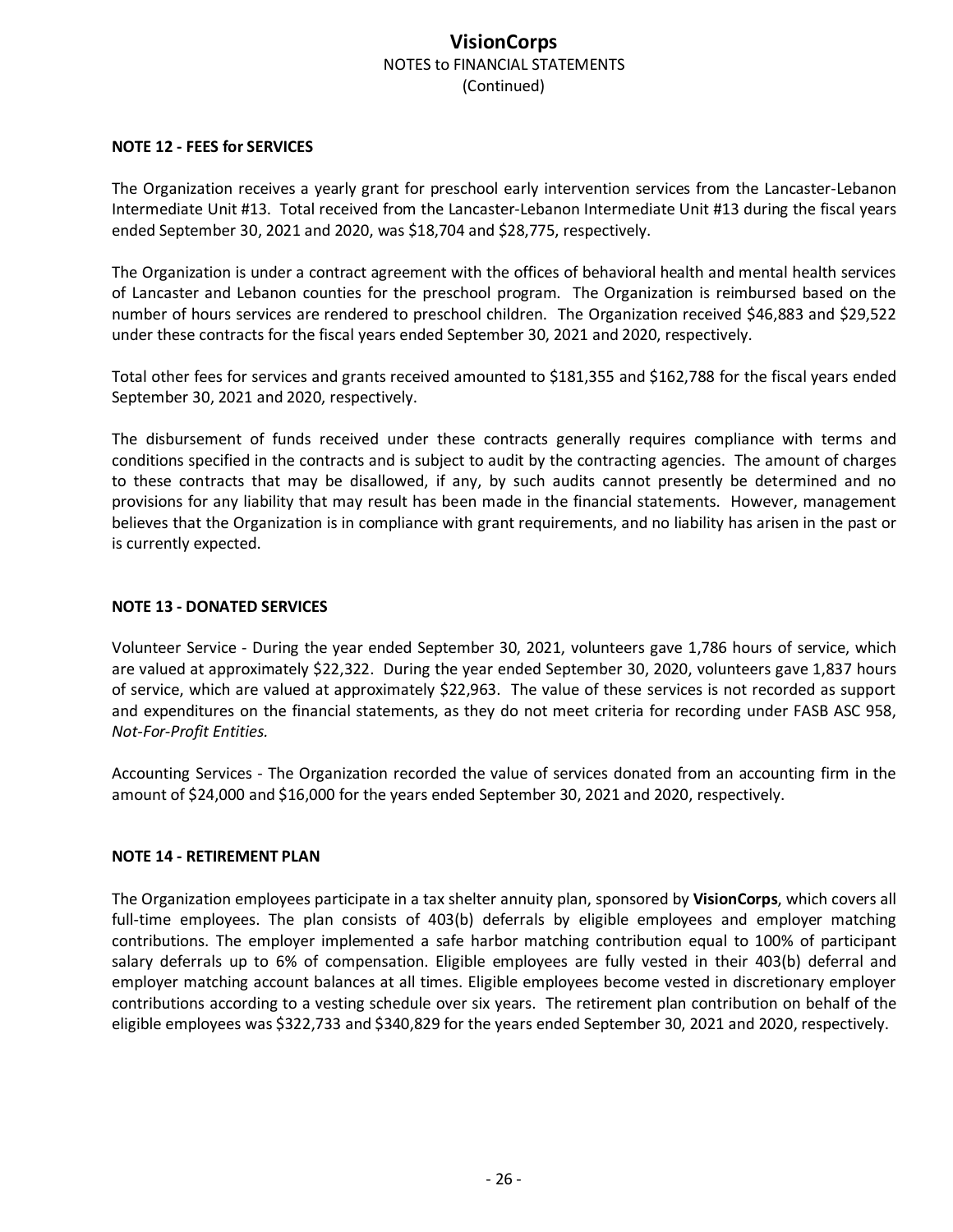#### **NOTE 15 ‐ RISK MANAGEMENT**

The Organization has elected to self‐insure for unemployment compensation rather than contribute to the state fund. Expenditures are recorded in the unemployment compensation fund when invoiced by the state and paid by the Organization. Unemployment claims paid were \$49,312 and \$109,201 at September 30, 2021 and 2020, respectively.

In 2020, the Organization received a credit of \$21,709 towards unemployment claims paid as a result of the COVID‐19 pandemic, as required by the CARES Act.

As of September 30, 2021, the Organization is unaware of any additional unemployment claims.

#### **NOTE 16 ‐ ENDOWMENT FUNDS and NET ASSETS**

The Organization has adopted the provisions of FASB ASC 958, *Not‐For‐Profit Entities,* which relate to endowment funds. Endowment funds are invested for balanced growth, with capital appreciation and income generation of comparable importance. Funds within the account are allocated among equity and fixed income investments reflective of an average risk tolerance. As permitted by Pennsylvania Act 141, the Organization has adopted a total return policy with regard to its endowment funds whereby 4% of the five‐year average market value of the investments is deemed income available for appropriation. The Organization considers this policy to be consistent with its strategy of long-term preservation of the fair value of the assets.

The endowment account was established during the fiscal year ended September 1991 to record a donation from the Oxford Foundation in the amount of \$15,000. An additional amount of \$3,500 was designated by the Board of Directors for endowment purposes. In 2007, upon the termination of a perpetual trust in which the Organization had a beneficial interest, \$4,313 was added to the account. In 2008, upon the termination of a perpetual trust in which the Organization had a beneficial interest, \$53,821 was added to the account. In addition, through a donor stipulated memorial for Robert Y. Garrett, Jr., \$10,000 has been permanently restricted. The income from this account is temporarily restricted for training purposes. The Organization has not adopted a total return policy with regard to this account. The amount permanently restricted at September 30, 2021 and 2020, is \$83,134.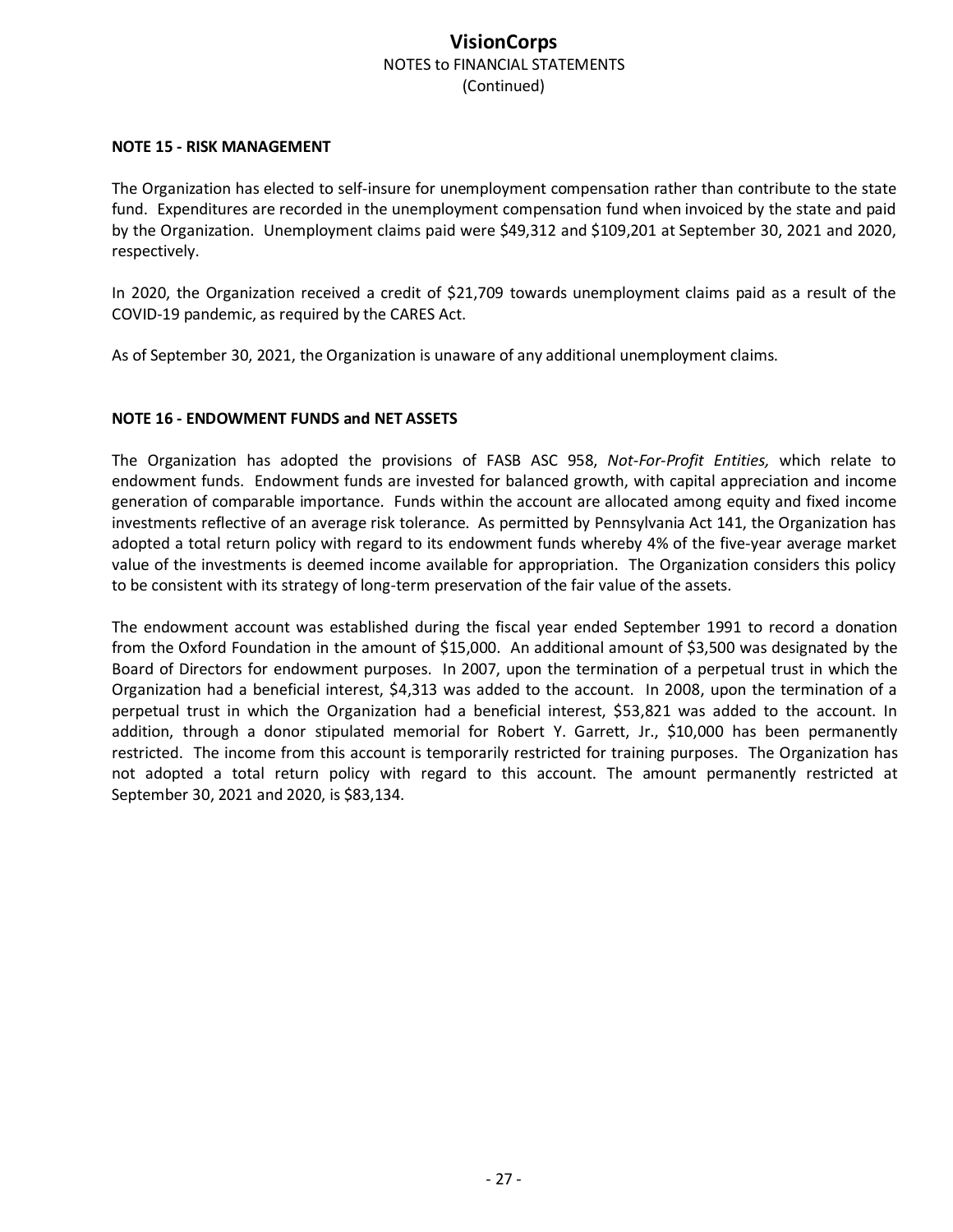#### **NOTE 16 ‐ ENDOWMENT FUNDS and NET ASSETS (Continued)**

The following summarizes the changes in endowment net assets for the fiscal years ended September 30, 2021 and 2020, and presents the endowment net assets as of September 30, 2021 and 2020:

|                                          | <b>Board Designated Net Assets</b><br><b>Without Donor Restrictions</b> | <b>Net Assets With</b><br><b>Donor Restrictions</b> | <b>Total</b> |
|------------------------------------------|-------------------------------------------------------------------------|-----------------------------------------------------|--------------|
| Balance - September 30, 2019             | 253,216                                                                 | 86,865                                              | 340,081      |
| Investment Return:                       |                                                                         |                                                     |              |
| Investment Income                        | 625                                                                     | 250                                                 | 875          |
| Net Appreciation                         | 37,471                                                                  | <u>1,113</u>                                        | 38,584       |
| <b>Total Investment Return</b>           | 38,096                                                                  | 1,363                                               | 39,459       |
| Contributions                            | 107,146                                                                 | -0-                                                 | 107,146      |
| <b>Appropriation of Endowment Assets</b> |                                                                         |                                                     |              |
| for Expenditure                          | (16,032)                                                                | -0-                                                 | (16, 032)    |
| Balance - September 30, 2020             | 382,426                                                                 | 88,228                                              | 470,654      |
| Investment Return:                       |                                                                         |                                                     |              |
| Investment Income                        | 29,111                                                                  | 843                                                 | 29,954       |
| Net Appreciation                         | 57,230                                                                  | 2,029                                               | 59,259       |
| <b>Total Investment Return</b>           | 86,341                                                                  | 2,872                                               | 89,213       |
| Contributions                            | -0-                                                                     | -0-                                                 | -0-          |
| <b>Appropriation of Endowment Assets</b> |                                                                         |                                                     |              |
| for Expenditure                          | (17, 676)                                                               | -0-                                                 | (17, 676)    |
| Balance - September 30, 2021             | 451,091                                                                 | 91,100                                              | 542,191      |

#### **Net Assets With Donor Restrictions**

In 2004, the Organization received a portion of the remainder of the trust under will of Henry Vollmer. The will appointed a trustee with discretionary powers to distribute income and principal to the Organization for its general operating expenses. The funds are time restricted until such time as the trustee releases the funds.

In 2010, the Organization received a portion of the remainder of the trust under will of Kathleen D. Peters. A portion of the income is distributed semi-annually and is available for operating expenses. The principal will be held in trust for fifteen years.

In 2017, the Organization received a portion of the remainder of the trust under will of Grace Myers through its merger with Forsight Vision. The will appointed a trustee and the Organization has the irrevocable right to receive a proportional share of the principal from the trust. Distributions from the trust will be available to the Organization to spend in any way that supports its mission. The funds are time restricted until such time as the trustee releases the funds.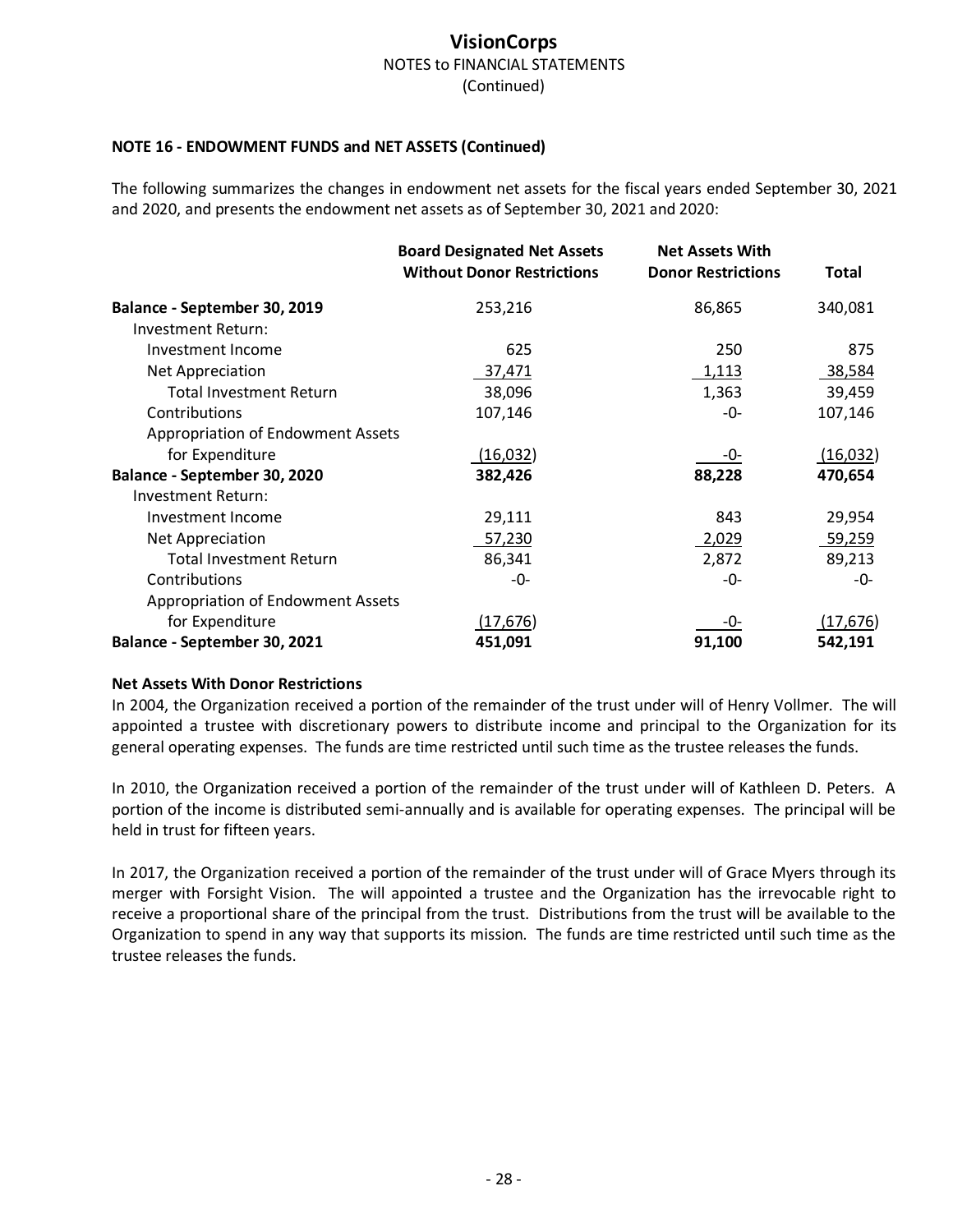#### **NOTE 16 ‐ ENDOWMENT FUNDS and NET ASSETS (Continued)**

Net assets with donor restrictions reflect contributions which have been received for specific purposes, contributions which have been restricted for time and for which the restrictions have not yet been met, or contributions that have been restricted in perpetuity. The earnings from the net assets restricted in perpetuity are available to be used by the Organization for general purposes. Net assets with donor restrictions are made up of the following at September 30, 2021 and 2020:

|                                                        | 2021      | 2020      |
|--------------------------------------------------------|-----------|-----------|
| <b>Purpose Restrictions:</b>                           |           |           |
| Garrett - Restricted for Training                      | 7,966     | 5,094     |
| Restricted for Client Services and Other               | 29,348    | 29,333    |
| Restricted for Scholarships and Grants                 | 118,400   | 126,400   |
| <b>Restricted for Youth Services</b>                   | 381,291   | 407,163   |
| <b>Restricted for Technology Fund</b>                  | 173,537   | 73,537    |
| <b>Time Restrictions:</b>                              |           |           |
| Pledges Receivable, net                                | -0-       | 192,308   |
| Trusts - Held by Others                                | 107,263   | 146,420   |
| <b>Vollmer Trust</b>                                   | 222,710   | 198,810   |
| <b>Peters Trust</b>                                    | 649,596   | 579,764   |
| Perpetual:                                             |           |           |
| Beneficial Interest in Assets Held                     |           |           |
| by Others - York Foundation                            | 86,673    | 65,631    |
| Beneficial Interest in Perpetual Trusts                | 4,336,447 | 3,862,397 |
| <b>Other Endowment Investments</b>                     | 83,134    | 83,134    |
| Stipulated Gift to be Held in Investment in Perpetuity | 208,500   | 208,500   |
|                                                        | 6,404,865 | 5,978,491 |

#### **Board Designated Net Assets**

The board has designated net assets to be held in long‐term investment accounts. The designation of funds is to support the ongoing operations of the Organization and its mission. The long-term investments, by account, have the following balances at September 30, 2021 and 2020:

|                                                   | 2021       | 2020       |
|---------------------------------------------------|------------|------------|
| <b>Endowment - Oxford Foundation</b>              | 451.091    | 382.426    |
| <b>PNC</b> - Investments                          | 7.082.409  | 6.301.987  |
| Fulton Financial Advisors - Long-Term Investments | 6,664,800  | 5,775,148  |
|                                                   | 14,198,300 | 12,459,561 |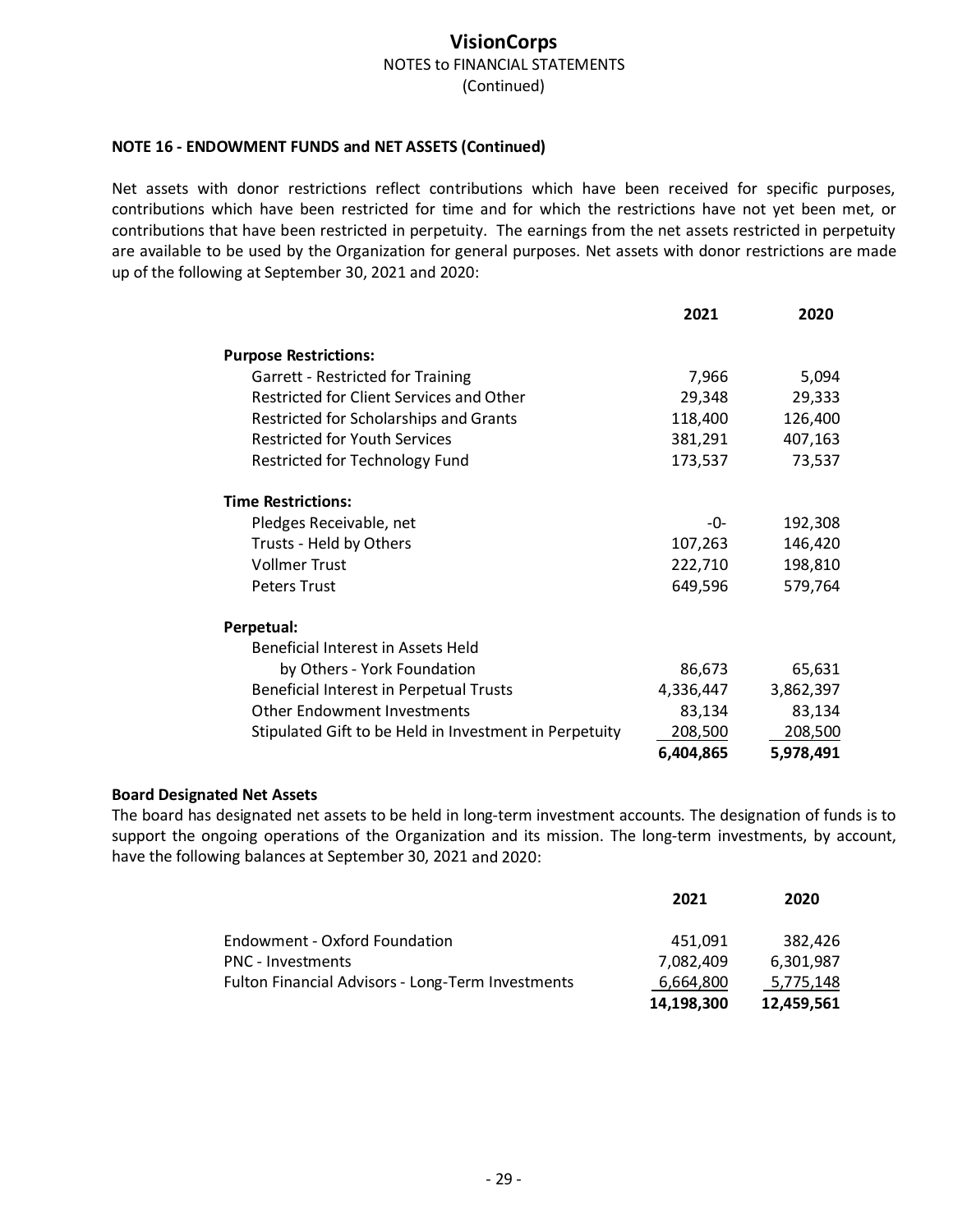#### **NOTE 17 ‐ MAJOR CUSTOMERS and SUPPLIERS**

A major customer of the Organization is National Industries for the Blind, which secures U.S. Government military contracts. During the year ended September 30, 2021, net sales to this organization were \$11,175,252 with trade receivables having a balance of \$648,253 at September 30, 2021. During the year ended September 30, 2020, National Industries for the Blind was a major customer with net sales and trade receivables of \$13,396,104 and \$976,604, respectively.

During the years ended September 30, 2021 and 2020, the Organization had the following major suppliers:

|                      | 2021      | 2020      |
|----------------------|-----------|-----------|
| Team Wendy LLC       | 4,647,181 | 5,742,652 |
| D30 US LLC           | 1,416,363 | -0-       |
| Riceland Foods, Inc. | 1,131,750 | 2,035,583 |

Supplies acquired from the major suppliers are available elsewhere, but are not easily replaced with similar quality.

#### **NOTE 18 ‐ OPERATING LEASES**

Rental expense for all operating leases totaled \$89,783 and \$93,086 for buildings and \$29,356 and \$21,888 for equipment for the years ended September 30, 2021 and 2020, respectively.

The building leases provide for index‐based escalation in future periods. FASB ASC Topic 849, *Accounting for Leases,* prescribes that if rental payments are not made on a straight‐line basis, rental expense nevertheless should be recognized on a straight‐line basis. The Organization has recorded rent expenses equal to the amounts actually paid. The amounts do not differ significantly from the expense that would be recorded on a straight‐line basis.

Future minimum lease payments under all operating leases for the years ended September 30 are asfollows:

| 2021       | 122,145 |
|------------|---------|
| 2022       | 166,024 |
| 2023       | 150,810 |
| 2024       | 142,708 |
| 2022       | 157,288 |
| Thereafter | 135,212 |
|            | 874,187 |

The Organization also rented temporary facilities that did not extend beyond one year. Rent expense from these temporary leases totaled \$‐0‐ and \$45,960 for the years ended September 30, 2021 and 2020, respectively.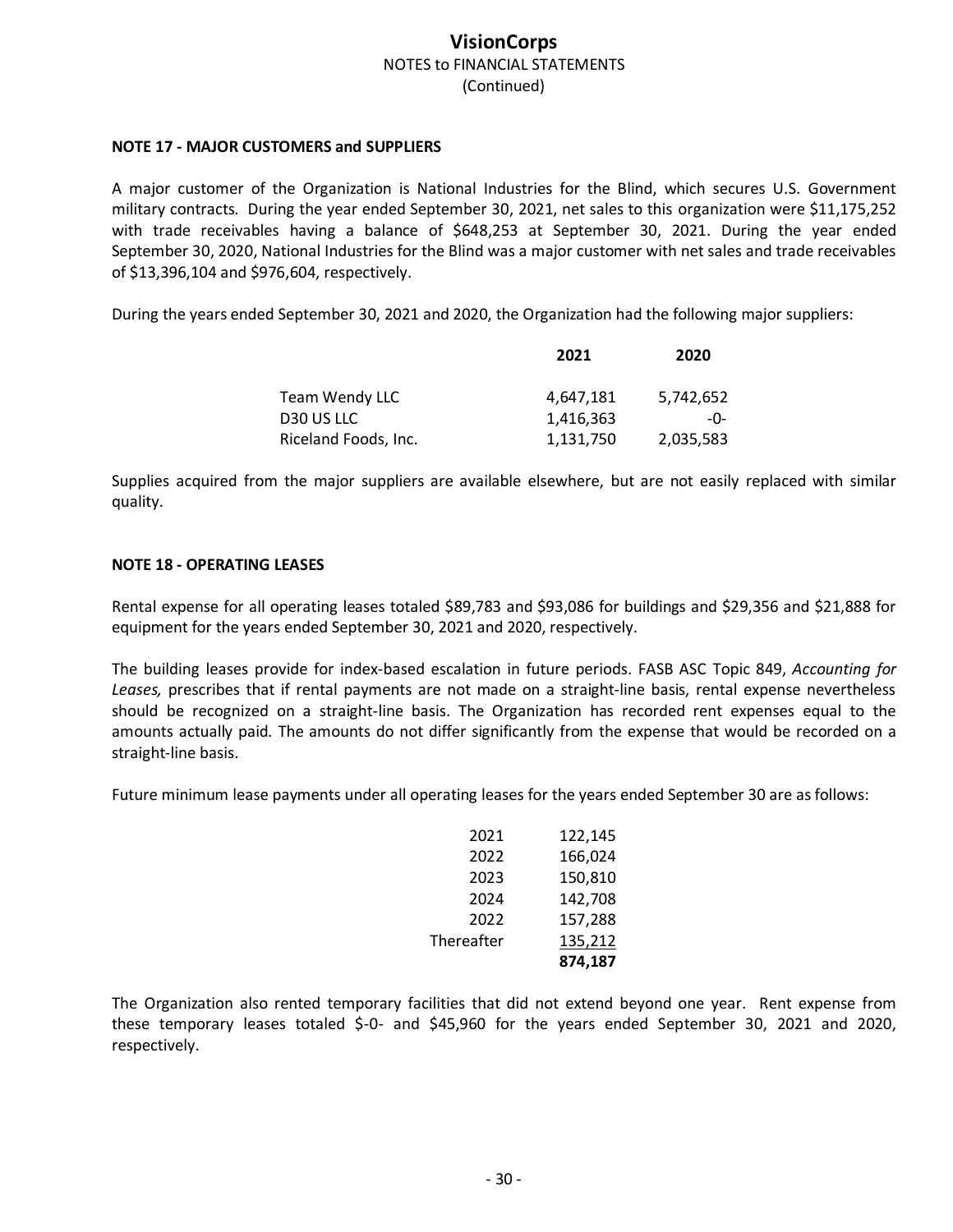#### **NOTE 19 ‐ PENNSYLVANIA ASSOCIATION for the BLIND GRANT**

The Pennsylvania Association for the Blind (PAB) contracts services from the Organization to deliver "Preschool Vision Screenings and Eye Safety Education" (PSE) as well as "Training and Supportive Services" (TSS) for Persons with Blindness/Vision Impairment" in Lancaster, Lebanon, Chester, York, and Adams Counties. Individuals need to meet the set criteria to be eligible for these specific services. Services Include: support services, life skills education, support groups, orientation and mobility instruction, occupational therapy, access technology, and transportation to critical destinations. Individualized plans are developed and reviewed yearly to ensure clients are receiving the services that are necessary and appropriate for them. Funding for the program flows down from the State through the Department of Human Services to PAB and then to the Organization to assist in supporting staff salaries, office space, utilities, travel and/or mileage, and training cost. The details of the grant for the grant years ended June 30, 2021 and 2020, are as follows:

|                               | 2021       | 2020       |
|-------------------------------|------------|------------|
| <b>Grant Received</b>         | 147,510    | 143,581    |
| <b>Salary Expenses</b>        | (274, 641) | (250, 117) |
| Payroll Taxes                 | (21,010)   | (19, 134)  |
| <b>Employee Benefits</b>      | (67, 033)  | (48, 770)  |
| <b>Utilities</b>              | (5,820)    | (5,238)    |
| <b>Organization's Subsidy</b> | (220, 994) | (179, 678) |

#### **NOTE 20 ‐ FUNDRAISING ACTIVITIES**

The Organization has events to raise money to fund the mission of the Organization. Revenues and expenses related to these events are as follows for the years ended September 30, 2021 and 2020:

|                    | 2021      | 2020      |
|--------------------|-----------|-----------|
| Gross Revenue      | 165,813   | 179.241   |
| Gross Expenses     | (71, 904) | (55, 451) |
| <b>Net Revenue</b> | 93,909    | 123,790   |

Revenues from fundraising activities are reported as a component of public support and related expenses are reported as a component of development expenses in the accompanying statement of activities.

#### **NOTE 21 ‐ RELATED PARTY TRANSACTIONS**

The Organization purchases various services and products which are offered by members of the Organization's Board of Directors. Insurance products and other various services were purchased totaling \$154,421 and \$196,087 for the years ended September 30, 2021 and 2020, respectively.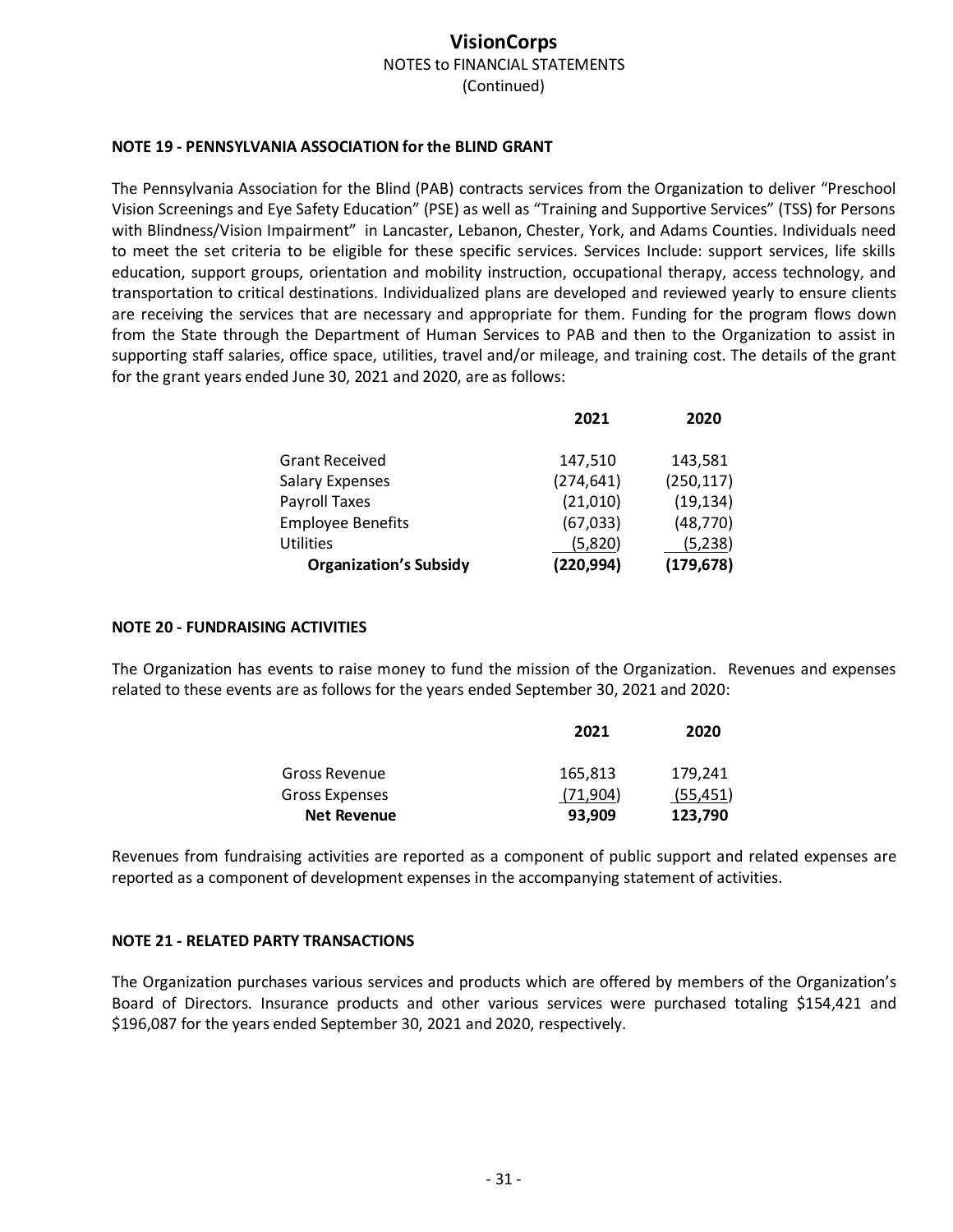#### **NOTE 22 ‐ LIQUIDITY and AVAILABILITY of RESOURCES**

The Organization is primarily funded by government and commercial contracts and purchases. The Organization also receives donations and grants that may contain restrictions. As part of its liquidity management, the Organization identifies financial assets available for general expenditures within one year of the statement of financial position date as part of its annual budget approval process. These available financial assets include cash, receivables, and unrestricted investments. The Organization also relies upon a \$5,000,000 line of credit to manage cash shortfalls and unexpected expenditures.

The Organization maintains a policy to ensure its financial assets are available to meet its expenditures and other obligations with a goal to maintain balances to meet three to six months of ordinary business expenses. Excess operating cash not needed for operations will be invested in the Organization's long-term investment accounts to be invested in accordance with its investment policy. Assets from the long-term investment can be converted to cash as necessary, per policy. The Organization does not intend to spend from its long-term investment accounts other than amounts appropriated for general expenditure as part of its annual budget approval process; however, if deemed necessary by the Finance Committee and approved by the Board of Directors, amounts from its long‐term investment could be made available.

On an annual basis, the Organization evaluates its cash position upon which excess cash can be invested in the Organizations long‐term investment fund. If there is an anticipated cash shortfall in the coming year, the Organization may request a distribution from the investment fund. The long‐term investment funds are board designated for the Organization needs, and the Board of Directors can remove that designation at any time should a cash need arise with the Organization.

The Organization financial assets available within one year of the statement of financial position date for general expenditures are as follows at September 30, 2021:

| <b>Financial Assets:</b>                                   |              |
|------------------------------------------------------------|--------------|
| Cash and Cash Equivalents                                  | 2,685,371    |
| Accounts Receivable                                        | 2,243,475    |
| Pledges and Bequests Receivable, net                       | 20,737       |
| Investments                                                | 18,992,517   |
| Total Financial Assets Available within One Year           | 23,942,100   |
| Less Amounts Unavailable for General Expenditures, Due to: |              |
| <b>Contractual or Donor-Imposed Restrictions:</b>          |              |
| Restricted by Donors with Time and Purpose Restrictions,   |              |
| <b>Excluding Pledges</b>                                   | (1,582,848)  |
| Restricted by Donors in Perpetuity                         | (291, 634)   |
| <b>Board Designation for Endowment</b>                     | (451,091)    |
| Board Designation for Investment for Long-Term Purposes    | (13,847,209) |
| <b>Financial Assets Available to Meet Cash Needs for</b>   |              |
| <b>General Expenditures Within One Year</b>                | 7,769,318    |